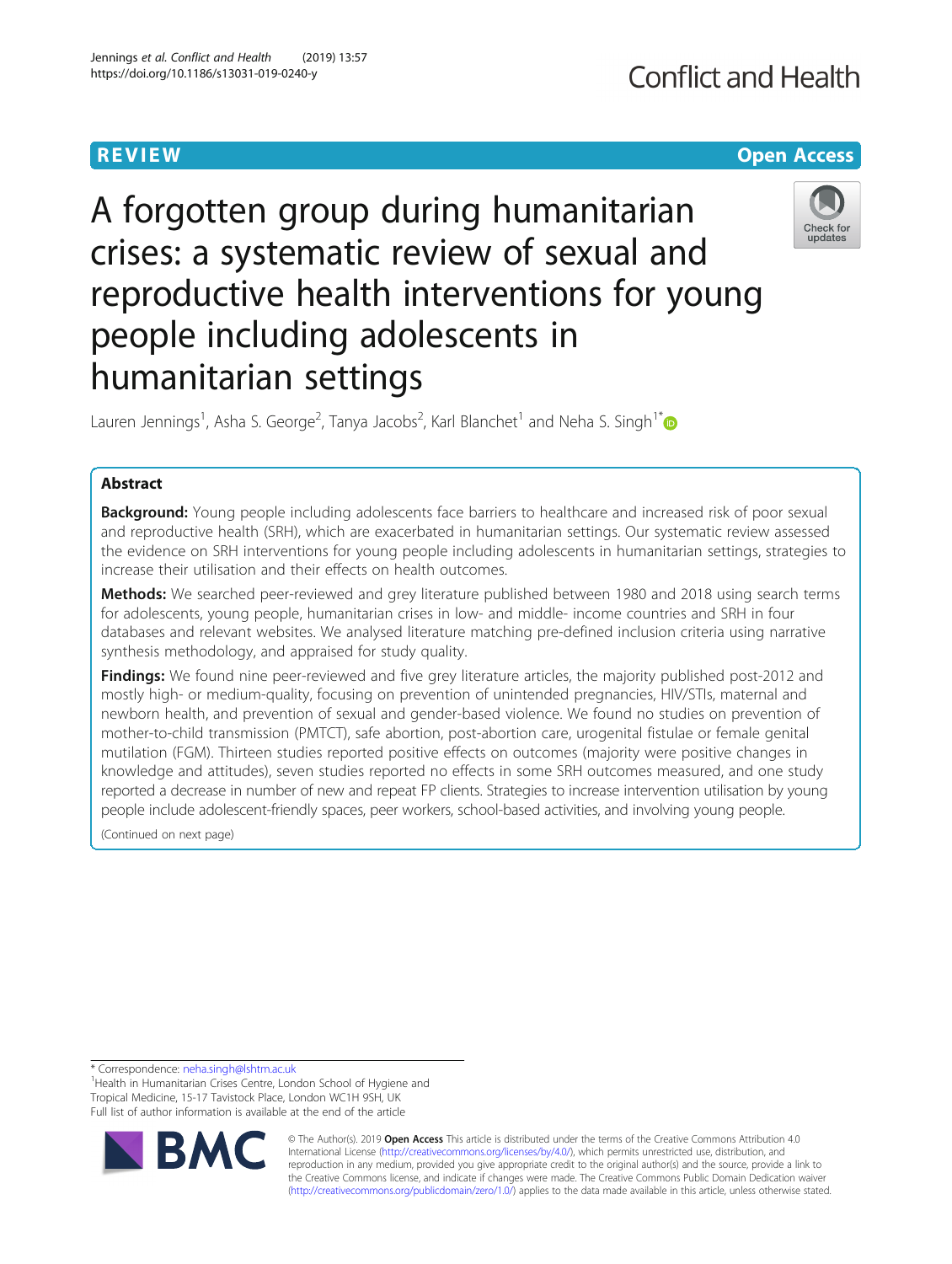### (Continued from previous page)

Discussion: Young people, including adolescents, continue to be a neglected group in humanitarian settings. While we found evidence that some SRH interventions for young people are being implemented, there are insufficient details of specific intervention components and outcome measurements to adequately map these interventions. Efforts to address this key population's SRH needs and evaluate effective implementation modalities require urgent attention. Specifically, greater quantity and quality of evidence on programmatic implementation of these interventions are needed, especially for comprehensive abortion care, PMTCT, urogenital fistulae, FGM, and for LGBTQI populations and persons with disabilities. If embedded within a broader SRH programme, implementers and/or researchers should include young people-specific strategies, targeted at both girls/women and boys/men where appropriate, and collect age- and sex-disaggregated data to help ascertain if this population's diverse needs are being addressed.

Keywords: Adolescent health, Young people, Sexual health, Reproductive health, Humanitarian, Conflict, Crises, Emergencies, Systematic review

# Introduction

In 2018, the United Nations (UN) estimated that 135.7 million people were in need of humanitarian aid in 25 countries around the world [[1\]](#page-14-0). The United Nations High Commissioner for Refugees (UNHCR) reports that this large population includes 70.8 million people who have been forcibly displaced from their homes because of conflict and persecution, including 25·9 million refugees, over half of whom are under the age of 18 [\[2](#page-14-0)]. These populations are more likely to have poor health outcomes, including in sexual and reproductive health (SRH), due to disrupted services, lack of health supplies, scarcity of trained health workers, and increased risk of sexual violence [[3\]](#page-14-0). Young people in these settings will often find themselves in high-risk situations and may be forced to take on adult roles within their families and communities [[4\]](#page-14-0).

Adolescents are defined by the World Health Organization (WHO) as persons aged 10–19 years. However, research concerning adolescents is often extended to include persons aged 10–24 years, defined as 'young people' [[5\]](#page-14-0). While young people are not a homogenous group, they are a vulnerable population group and over the past two decades, increased attention has been paid to addressing their unique health needs [[6](#page-14-0)]. This population undergo an intense period of physical, cognitive, emotional and social development, setting them apart from children and adults [[7](#page-14-0)]. This rapid development results in new behaviours, which can have an impact on short- and long-term health outcomes [[8\]](#page-14-0), requiring a tailored health care approach [\[7](#page-14-0)].

Despite the specific needs and vulnerabilities faced by young people, most services are not organised to recognise or meet these needs [\[7](#page-14-0)]. For example, young people often face barriers when accessing health care including a lack of knowledge about their health and health services, an inability to travel to access these services, restrictive laws and judgemental attitudes of health care workers [[7,](#page-14-0) [9](#page-14-0), [10\]](#page-14-0). Additionally, young people are in a period of their life with increased need for privacy and confidentiality with a greater fear of embarrassment and judgement by others [\[9](#page-14-0)]. They therefore require services that are respectful and responsive to their needs [\[9](#page-14-0)].

The vulnerability of young people in humanitarian settings is compounded. As families, communities and social groups are disrupted in these settings [[5](#page-14-0)], adolescents may find themselves in high-risk situations and may be forced to take on adult roles within their families and communities [\[3](#page-14-0)]. There can also be interruption of adolescent SRH service delivery resulting in a lack of access to and information about available services and an increase in the risk of sexual exploitation and abuse [\[11\]](#page-14-0). It is for this reason that particular emphasis needs to be placed on making SRH services in humanitarian settings young peopleinclusive and tailored towards their specific needs. At the International Conference on Population and Development (ICPD) in Cairo in 1994, the SRH rights of those living in crisis-affected settings were first recognised [\[12\]](#page-14-0). This led to the formation of the Inter-Agency Working Group (IAWG) for Reproductive Health in Refugee Settings and the development of the Inter-Agency Field Manual (IAFM) for Reproductive Health in Humanitarian Settings [[13](#page-14-0)–[15\]](#page-14-0). The IAFM introduces the Minimum Initial Services Package (MISP), which is a set of priority interventions (Panel 1) and actions designed to reduce morbidity and mortality and provide guidelines for coordinated SRH services in the early stages of an emergency as well as guidelines for comprehensive services once the situation has stabilised [[13](#page-14-0), [14\]](#page-14-0).

The IAFM also includes a chapter on adolescent SRH which, along with the Adolescent Sexual and Reproductive Health Toolkit for Humanitarian Settings published by the United Nations Population Fund (UNFPA) [\[5](#page-14-0)], provides guidance on making SRH services in these settings inclusive to adolescents and young people.

Despite this guidance, there has been no systematic review focusing solely on SRH interventions for young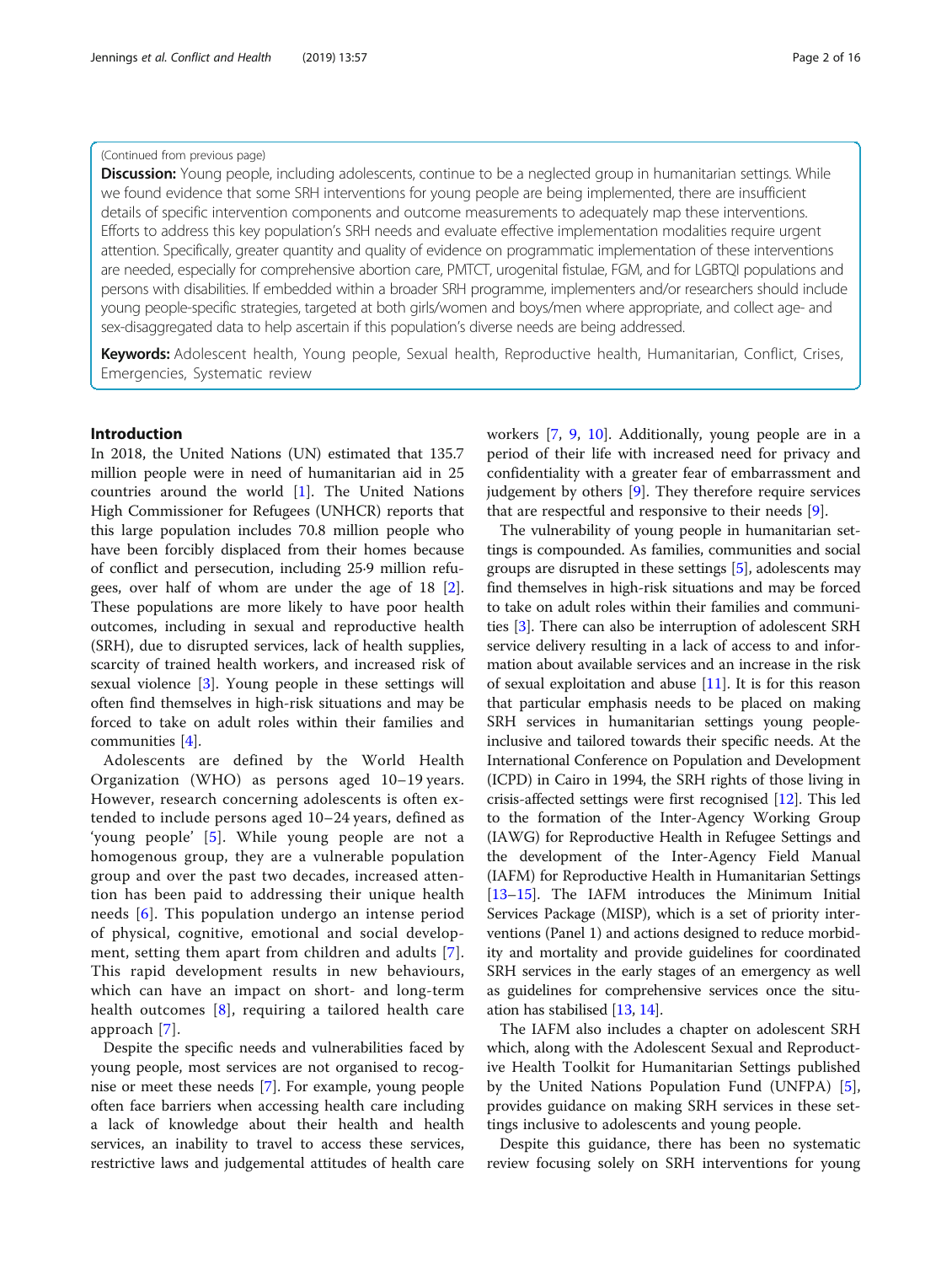<span id="page-2-0"></span>people in humanitarian settings. A previous review on SRH interventions in humanitarian settings in the general population found four interventions that targeted adolescents, all of which were HIV prevention interventions [\[16\]](#page-14-0). Similarly, Warren et al (2015) found generally low-quality evidence on the effectiveness of SRH interventions in humanitarian settings and did not find any young people-focused studies [[3\]](#page-14-0). Singh et al (2018) assessed the utilisation of SRH services in humanitarian crises and found only one study targeted to this population [\[17\]](#page-14-0).

Young people are a key population in humanitarian settings, and yet little is known about the evaluation of SRH interventions directed to them. In order to address these gaps in knowledge, our systematic review aims to assess the evidence on the spectrum of SRH interventions being delivered to young people including adolescents in humanitarian settings, as well as the strategies to increase their utilisation and their effects on health outcomes.

# **Methods**

This systematic review follows the reporting guidelines as set out in the Preferred Reporting Items for Systematic Reviews and Meta-Analyses (PRISMA) statement [[18](#page-14-0)]. Table 1 describes the inclusion and exclusion criteria.

We defined a humanitarian setting as one in which 'an event or series of events has resulted in a critical threat to health, safety, security or well-being of a community or other large group of people'. [[15](#page-14-0)] The affected community is no longer able to cope and external assistance, whether from the national or international level, is required. The event can be a natural or man-made disaster [[15\]](#page-14-0), and settings can range from acute to stabilised. While we recognise that some forcibly-displaced populations live in stable, high-income settings, we focused only on interventions implemented in low- and middleincome countries (LMIC), as the majority of humanitarian settings occur in LMIC and the resources available in highincome countries to deal with humanitarian emergencies are different and much greater than those in LMIC [\[3\]](#page-14-0).

Both peer-reviewed and grey literature were included. All quantitative and qualitative research studies describing an SRH intervention for young people including adolescents and measuring an SRH outcome were included. Outcomes of interest were based on those outlined in the MISP as part of the IAWG Field Manual, focusing on measures of prevention of sexual violence, prevention of transmission and reduction of morbidity and mortality related to HIV and other STIs, prevention of excess maternal and newborn morbidity and mortality, prevention of unintended pregnancies, and safe abortion [[13\]](#page-14-0).

#### Search strategy

Our search strategy focused on literature published between 1980 and 2018. It was adapted from previous systematic reviews on SRH in humanitarian settings [[3](#page-14-0), [17\]](#page-14-0) and finalised with help from librarians trained in systematic review methodology.

The search included terms in the following categories: 1) humanitarian settings and crises, 2) LMIC, 3) SRH interventions, and 4) young people including adolescents. Both free-text searching and subject headings were used. The full search strategy can be found in the Additional file [1.](#page-13-0)

The search included peer-reviewed literature retrieved from the following databases: MEDLINE, EMBASE, Global Health and PsycINFO. A grey literature search was conducted using the following online resources and websites: Results for Development, Reproductive Health Response in Crisis Consortium, Médecins Sans Frontières, UNFPA, RAISE initiative, IAWG, Save the Children, The International Rescue Committee (IRC), CARE International, International Committee of the Red Cross, International Planned Parenthood Federation, AIDS Alliance, Marie Stopes International, Women's Refugee Commission (WRC), Population Council and The Coalition for

Table 1 Inclusion and exclusion criteria for the systematic review

| Category               | Included                                                                                                                                                                                                   | Excluded                                                                                                    |
|------------------------|------------------------------------------------------------------------------------------------------------------------------------------------------------------------------------------------------------|-------------------------------------------------------------------------------------------------------------|
| Population of interest | Young people including adolescents (male and female)<br>aged 10-24 years living in humanitarian settings in<br>low- and middle-income countries (LMICs)                                                    | Populations living in humanitarian settings<br>in high-income countries                                     |
| Intervention           | Any intervention aimed at improving SRH outcomes as<br>defined in the Minimum Initial Service Package as part<br>of the Inter-Agency Field Manual for Reproductive Health<br>in Humanitarian Settings [13] |                                                                                                             |
| Article type           | Any quantitative or qualitative study describing an SRH<br>intervention and measuring an SRH outcome.                                                                                                      | Any study with no specific SRH intervention<br>or that only describes needs, prevalence or<br>risk factors. |
| Crisis type            | Any acute or protracted armed conflict, disease outbreak,<br>or natural disaster                                                                                                                           | Studies conducted before a crisis has occurred                                                              |
| Publication date       | 1980–2018                                                                                                                                                                                                  |                                                                                                             |
| Language               | English, French                                                                                                                                                                                            | Other languages                                                                                             |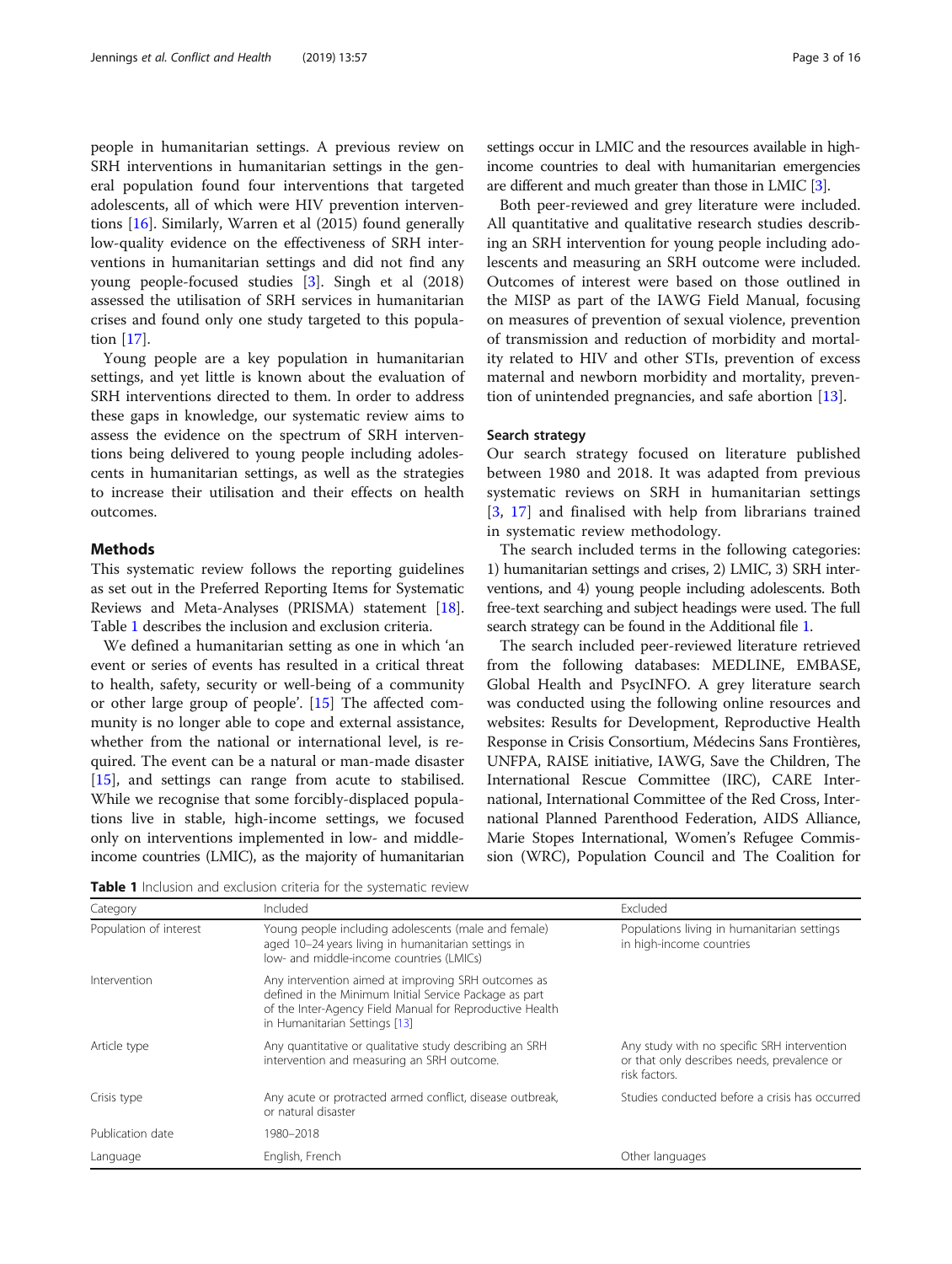<span id="page-3-0"></span>Adolescent Girls. Broad search terms such as 'young', 'adolescent', 'humanitarian' and 'sexual health' as well as topic-based searches were used. Advanced searches using similar terms were run on Google Scholar and the Popline database.

Reference lists of included peer-reviewed and grey literature publications and relevant systematic reviews were screened for additional articles. Experts in the field of adolescent SRH in humanitarian settings, including members of IAWG's adolescent SRH sub-working group, were contacted to identify literature not found during the systematic search. Only literature from 1980 to 2018 was searched as a previous review found no SRH studies published prior to that date [[19](#page-14-0)].

# Study selection and data extraction

All citations from the database searches were exported to Mendeley referencing software and then to Excel. LJ and NSS conducted the screening independently (Fig. 1) using pre-defined inclusion and exclusion criteria (Table [1](#page-2-0)). Data from the included interventions were extracted under the following headings: author and year, study setting,

target population, crisis type, SRH domain, study design, study outcomes, intervention description, results, implementing bodies and funders.

# Data analysis

Due to the heterogeneity of interventions, settings, and outcomes measured, we used a narrative synthesis approach to analyse findings [[20](#page-14-0)]. Findings were reviewed and synthesised by the lead author (LJ) following a process of constant comparison. After drafting synthesised findings, authors (LJ, NSS) revisited the original articles to check their interpretations.

The quality of included articles was assessed using critical appraisal checklists appropriate to the type of publication, described in Table [2](#page-4-0).

All articles were given a final quality score which was converted into a percentage of the total achievable score. Articles were then given a rating of low-, medium- or high-quality based on that percentage. Low-quality studies scored between 0 and 33%, medium-quality scored between 34 and 66% and high-quality studies scored 67% and above. These quality thresholds have been used

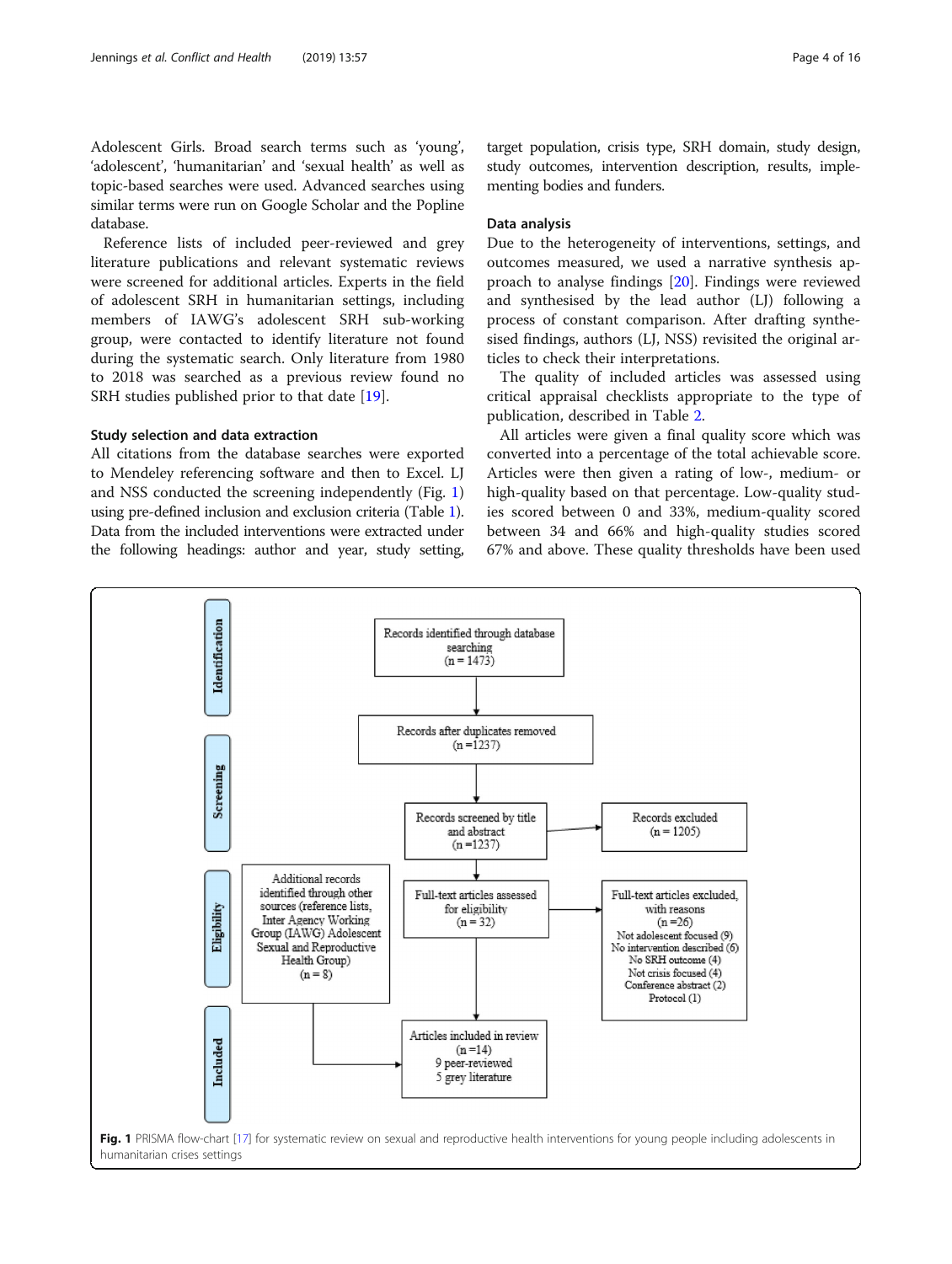<span id="page-4-0"></span>Table 2 Quality appraisal checklists used in the systematic review

| Study design                        | Quality appraisal checklist                                                               |
|-------------------------------------|-------------------------------------------------------------------------------------------|
| Randomised control<br>trials (RCTs) | Consolidated Standard of Reporting<br>Trials (CONSORT) checklist [21]                     |
| Observational study                 | Strengthening of Observational studies<br>in Epidemiology (STROBE) checklist [22]         |
| Before- and after-study             | National Heart, Lung and Blood Institute's<br>checklist [23]                              |
| Qualitative study                   | Critical Appraisal Skills Programme (CASP)<br>checklist [24]                              |
| Case study                          | Centre for Evidence-Based Medicine<br>checklist [25]                                      |
| Grey literature                     | Authority, accuracy, coverage, objectivity,<br>date, significance (AACODS) checklist [26] |

in previous reviews of SRH interventions in humanitarian settings [[3,](#page-14-0) [17\]](#page-14-0).

#### Results

# Overview of studies

We screened titles and abstracts of 1237 records from peer-reviewed databases and 8 articles from other sources. After full-text screening, 14 articles (i.e. 9 peerreviewed studies [[27](#page-14-0)–[35](#page-14-0)] and 5 grey literature articles [[36](#page-14-0)–[40](#page-14-0)]) met our inclusion criteria and were included in the review (Fig. [1](#page-3-0)). Two grey literature articles described more than one SRH intervention for young people, and several interventions were described in more than one article, so we present findings from 15 individual SRH interventions for young people in humanitarian settings (Table [3\)](#page-5-0). Of the 14 articles included in the review, 13 were published between 2012 and 2018, and one was published before 2012, in 2006 [[27\]](#page-14-0).

#### Study design and quality

The nine peer-reviewed articles included three randomised controlled trials (RCTs) [\[28](#page-14-0), [32,](#page-14-0) [33\]](#page-14-0), one cohort study [[30\]](#page-14-0), two case studies [[34](#page-14-0), [35](#page-14-0)], one before-andafter study  $[27]$  $[27]$ , and two qualitative studies  $[29, 31]$  $[29, 31]$  $[29, 31]$  $[29, 31]$  $[29, 31]$ (Table [3\)](#page-5-0). Of the grey literature articles ( $n = 5$ ), four were case studies [[37](#page-14-0)–[40](#page-14-0)] and one presented two RCTs and a before-and-after study [[39\]](#page-14-0).

Among the peer-reviewed literature, all three RCTs were considered to be medium-quality [\[28,](#page-14-0) [32,](#page-14-0) [33](#page-14-0)] (Table [3](#page-5-0)), as none of them adequately described sample size calculation or the randomisation process. The observational study [[30](#page-14-0)] included was high-quality despite inadequate consideration of confounders in the analysis. Of the two qualitative studies, one was high-quality and the other of low-quality. The three remaining peerreviewed articles were found to be medium-quality [[27,](#page-14-0) [34,](#page-14-0) [35\]](#page-14-0). Among the grey literature articles, three were found to be high-quality [\[37](#page-14-0)–[39\]](#page-14-0), while two were considered medium-quality [[36,](#page-14-0) [40\]](#page-14-0).

#### Study setting

One intervention was delivered in an acute disease outbreak setting, and three in natural disaster settings (Table [3\)](#page-5-0). The remaining 11 interventions were delivered in areas affected by armed conflict, either in protracted violence or post-conflict settings. Nine interventions were implemented in Sub-Saharan Africa (SSA), with one of these interventions also being implemented in Pakistan. Three interventions were implemented only in Asia, while the remaining interventions were implemented in South America  $(n = 2)$  and the Middle East  $(n = 1)$ .

# Target population

All interventions targeted adolescents, with five extending the eligible age group to include young people [\[27,](#page-14-0) [30,](#page-14-0) [38](#page-14-0)] (Table [3](#page-5-0)). Only four interventions were explicitly inclusive of very young adolescents aged 10–14 years [\[37](#page-14-0)–[39\]](#page-14-0). Seven interventions did not specify an age-range but mentioned targeting adolescents. Nine interventions targeted both males and females though only one study provided differentiated results [\[27](#page-14-0)]. While all interventions were inclusive of girls or young women, there were no interventions targeted exclusively at adolescent boys or young men.

#### Overview of SRH interventions

# SRH domains covered by the interventions

Over half  $(n = 9)$  of the 15 interventions included in the review provided more than one element of SRH as part of their interventions to reach adolescents and young people in humanitarian settings (Table [3\)](#page-5-0). The included studies focused on prevention of unintended pregnancies  $(n = 8)$ , prevention of the transmission of and morbidity and mortality related to HIV and STIs  $(n = 8)$ , prevention of excess maternal and newborn morbidity and mortality  $(n = 4)$ , and prevention of sexual and genderbased violence (SGBV)  $(n = 2)$ . We identified no studies focused on prevention of mother-to-child transmission (PMTCT), safe abortion, post-abortion care, urogenital fistulae or female genital mutilation (FGM). Furthermore, we found no studies targeting LGTBQI populations or young people with disabilities.

# Strategies to increase utilisation of SRH services Adolescent-friendly spaces

Eight interventions described having adolescent- or youth-friendly services as part of their intervention [[29,](#page-14-0) [36](#page-14-0)–[38\]](#page-14-0) (Table [3](#page-5-0)). However, adolescent-friendly services were not always defined and it is therefore difficult to determine if this was actually achieved. Four case studies utilised an adapted version of the Inter-Agency Field Manual Checklist (Table [4\)](#page-10-0) to assess if an intervention was adolescent-friendly, and were found to fulfil the majority of the criteria [\[37,](#page-14-0) [38](#page-14-0)].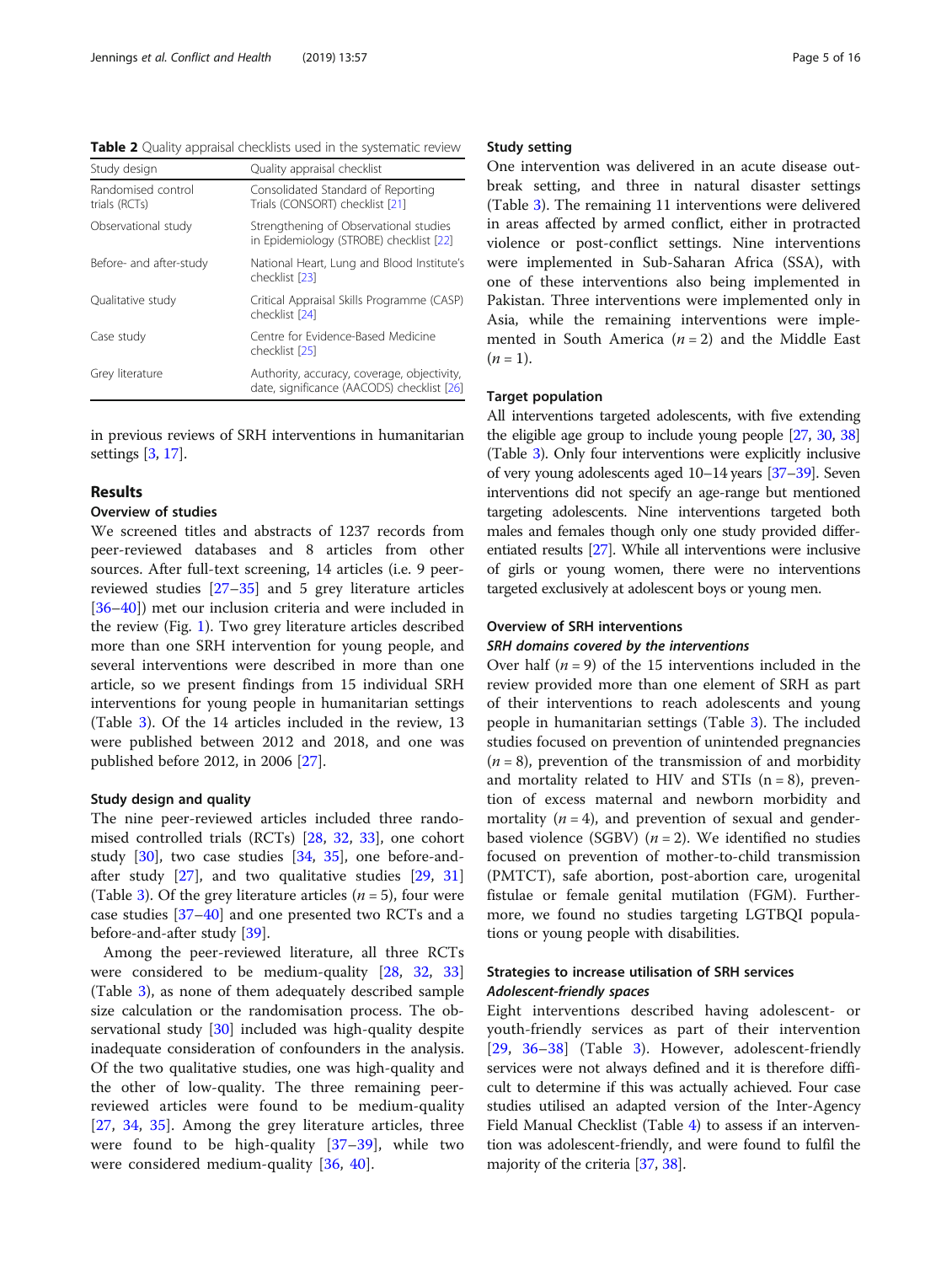|                                                        |                                                     |                                                                                                                              |                                                                                        | Table 3 Characteristics and key findings of studies assessing sexual and reproductive health outcomes for young people in humanitarian settings                                                                                                  |                                                                                                                                                                                                                                                                                                                                                                                                                                                                                    |
|--------------------------------------------------------|-----------------------------------------------------|------------------------------------------------------------------------------------------------------------------------------|----------------------------------------------------------------------------------------|--------------------------------------------------------------------------------------------------------------------------------------------------------------------------------------------------------------------------------------------------|------------------------------------------------------------------------------------------------------------------------------------------------------------------------------------------------------------------------------------------------------------------------------------------------------------------------------------------------------------------------------------------------------------------------------------------------------------------------------------|
| Author (year)<br>Article type                          | Study design and<br>quality                         | Study setting                                                                                                                | Target population                                                                      | Intervention (strategy,<br>implementer, donor)                                                                                                                                                                                                   | Key findings                                                                                                                                                                                                                                                                                                                                                                                                                                                                       |
| Prevention of unintended pregnancies                   |                                                     |                                                                                                                              |                                                                                        |                                                                                                                                                                                                                                                  |                                                                                                                                                                                                                                                                                                                                                                                                                                                                                    |
| Grey literature<br>Nehme and<br>Spilotros<br>2018 [40] | Medium quality<br>Case Study                        | Armed conflict (Protracted)<br>Urban<br>DRC                                                                                  | Adolescent girls (Age not<br>specified)                                                | Donor: David and Lucille Packard<br>services through adolescent SRH<br>Provision of family planning<br>Implementer: International<br>training for providers and<br>adolescent participatory<br>Rescue Committee (IRC)<br>Foundation<br>workshops | acting methodsUse of sexually transmitted<br>89-0% of adolescent clients accepted long-<br>methods of contraception increased from<br>infection (STI) services steadily increased.<br>Number of adolescents accepting new<br>67 in March 2017 to 156 in December<br>2017.                                                                                                                                                                                                          |
|                                                        |                                                     | Prevention of transmission of and reduction in morbidity and mortality due to HIV and sexually transmitted infections (STIs) |                                                                                        |                                                                                                                                                                                                                                                  |                                                                                                                                                                                                                                                                                                                                                                                                                                                                                    |
| Peer-reviewed<br>Atwood et al<br>2012 [33]             | control trial (RCT)<br>Medium quality<br>Randomised | Armed conflict (Post-conflict)<br>Liberia<br>Urban                                                                           | In-school 6th grade youth<br>(Age not specified)<br>General                            | delivered in-school over 8 weeks<br>Donor: National Institute of<br>Implementer: Not specified<br>Eight module curriculum<br>by health educators<br>Mental Health                                                                                | Increased frequency of condom use at 9<br>sexual initiation and number of multiple<br>$(p < 0.05)$ and positive attitudes towards<br>No significant improvement in age of<br>Significantly increased protective peer<br>sex partnerships.<br>condoms<br>(p < 0.05)<br>months.<br>norms                                                                                                                                                                                             |
| Peer-reviewed<br>Atwood et al<br>2012 [32]             | Medium quality<br>ă                                 | Armed conflict (Post-conflict)<br>Liberia<br>Urban                                                                           | In-school 6th grade youth<br>engaging in transactional<br>Ages 14-18<br>General<br>sex | delivered in-school over 8 weeks<br>Donor: National Institute of<br>Implementer: Not specified<br>Eight module curriculum<br>by health educators<br>Mental Health                                                                                | frequency of sex ( $\beta = 0.27$ , $p < 0.01$ ) in the<br>For participants comprised of adolescents<br>partners ( $\beta = 0.33$ , $p < 0.01$ ) and increased<br>engaging in transactional sex for a range<br>No impact on risk factors for adolescents<br>of rewards, the intervention group was<br>found to have a higher number of sex<br>that engaged in transactional sex<br>previous three months.                                                                          |
| Peer-reviewed<br>Casey et al<br>2006 [27]              | Controlled before-<br>Medium quality<br>and-after   | Armed conflict (Protracted)<br>Sierra Leone<br>Urban                                                                         | Ages 15-24<br>General                                                                  | Donor: David and Lucille Packard<br>Implementer: American Refugee<br>Intensive outreach education by<br>improving negotiation skills.<br>peers, including a focus on<br>Free condom distribution.<br>Committee International<br>Foundation       | prevention methods in male (from 4-0% to<br>45.0%) and females (from 4.0% to 36.0%),<br>Reported condom use at last sex<br>increased: Males 160% to 370%, females<br>Increase in ability to name 3 HIV<br>160% to 460%.<br>both $p < 0.01$ .                                                                                                                                                                                                                                       |
| <b>Talbot 2013 [30]</b><br>Peer-reviewed               | One-arm cohort<br>High quality                      | Armed conflict (Post-conflict)<br>Peri-Urban<br>Rwanda                                                                       | Rwandan orphans<br>Ages 15–25<br>General                                               | Implementer: Uyisenga N'Mzanzi<br>Incorporating HIV prevention<br>education activities into an<br>Donor: Gilead Foundation<br>existing mental health<br>intervention.                                                                            | (23-0% (0-42) at baseline vs. 24-0% (0-43) at<br>Reported condom use when engaging in<br>at baseline to 78-0% at study completion.<br>HIV risk-taking behaviour assessed via the<br>high-risk behaviour increased from 54.0%<br>Percentage reporting exchanging sex for<br>money, food or favours decreased from<br>AIDS Clinical Trials Group (ACTG) Sexual<br>Behaviour Index did not change signifi-<br>cantly over the 12-month study period<br>13.0% to 9.0% ( $p = 0.006$ ). |

<span id="page-5-0"></span>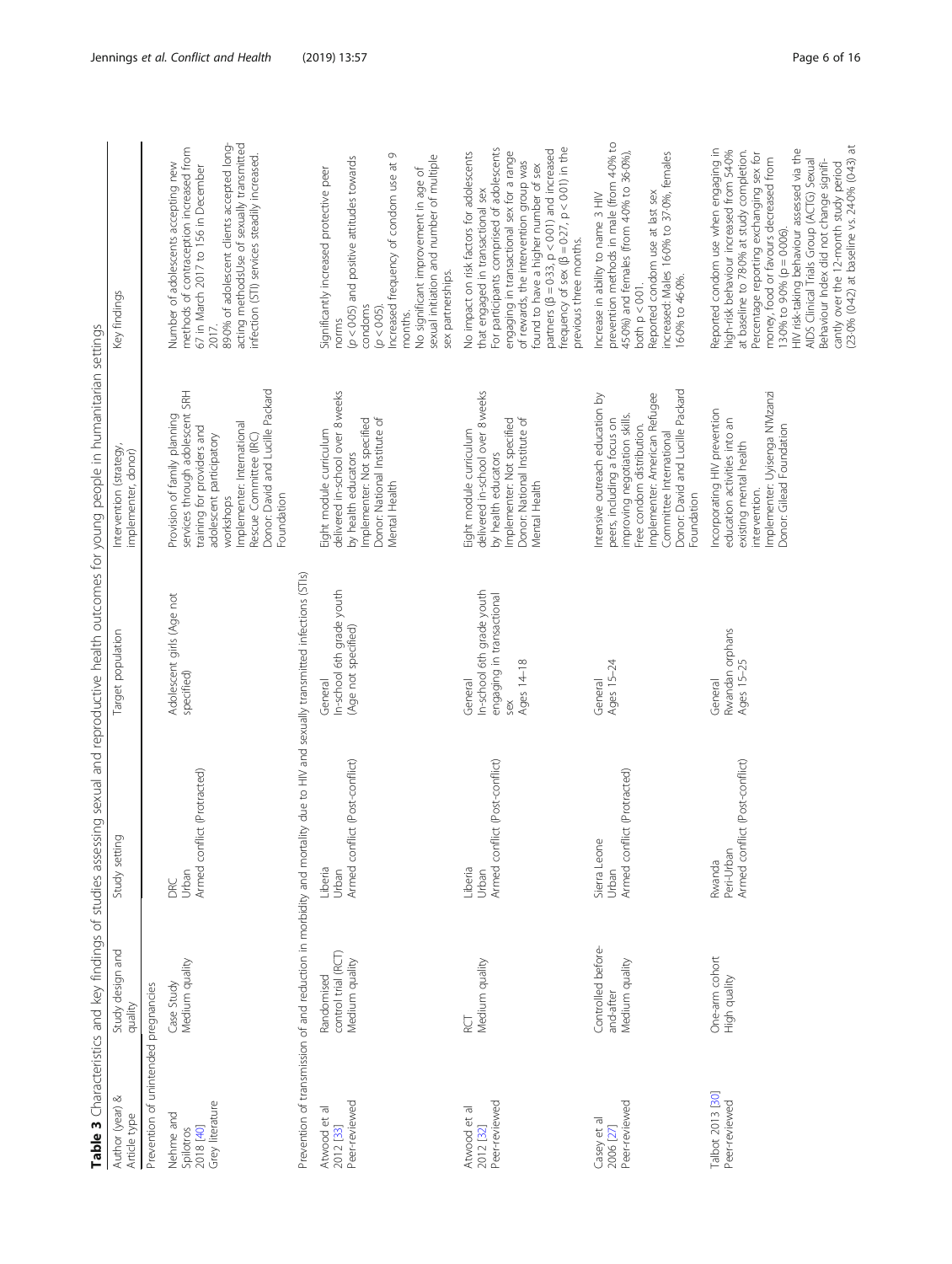|                                                   |                                                                                                                                                                                                                      |                                                                                       |                                                                                                      | Table 3 Characteristics and key findings of studies assessing sexual and reproductive health outcomes for young people in humanitarian settings (Continued)                                                                                                                |                                                                                                                                                                                                                                                                                                                                                                                                                                                                                                                                                                                                                                                                                                                                                                                                                                                                                                                                                                                                                                                                                          |
|---------------------------------------------------|----------------------------------------------------------------------------------------------------------------------------------------------------------------------------------------------------------------------|---------------------------------------------------------------------------------------|------------------------------------------------------------------------------------------------------|----------------------------------------------------------------------------------------------------------------------------------------------------------------------------------------------------------------------------------------------------------------------------|------------------------------------------------------------------------------------------------------------------------------------------------------------------------------------------------------------------------------------------------------------------------------------------------------------------------------------------------------------------------------------------------------------------------------------------------------------------------------------------------------------------------------------------------------------------------------------------------------------------------------------------------------------------------------------------------------------------------------------------------------------------------------------------------------------------------------------------------------------------------------------------------------------------------------------------------------------------------------------------------------------------------------------------------------------------------------------------|
| ∞<br>Author (year)<br>Article type                | Study design and<br>quality                                                                                                                                                                                          | Study setting                                                                         | Target population                                                                                    | Intervention (strategy<br>implementer, donor)                                                                                                                                                                                                                              | Key findings                                                                                                                                                                                                                                                                                                                                                                                                                                                                                                                                                                                                                                                                                                                                                                                                                                                                                                                                                                                                                                                                             |
|                                                   |                                                                                                                                                                                                                      | Prevention of sexual and gender-based violence and response to the needs of survivors |                                                                                                      |                                                                                                                                                                                                                                                                            | $12$ months, $p = 0.858$ )                                                                                                                                                                                                                                                                                                                                                                                                                                                                                                                                                                                                                                                                                                                                                                                                                                                                                                                                                                                                                                                               |
| Peer-reviewed<br>Lilleston et al<br>$(2018)$ [31] | High quality<br>Qualitative                                                                                                                                                                                          | Armed conflict (Protracted)<br>Lebanon Rural                                          | (Age not specified)<br>Adolescent girls<br>Refugees                                                  | Donor: US Department of State,<br>designed to complement static<br>GBV services.Each mobile team<br>included an adolescent girls'<br>GBV mobile service delivery<br>NoVo Foundation, Swedish<br>International Development<br>Implementer: IRC<br>Corporation<br>assistant. | confident, and had increased knowledge<br>and skills to feel safer when leaving the<br>received emotional support from the<br>adolescent assistant, improved family<br>friendships as a result of the service,<br>relationships, felt safer and more<br>Adolescents developed trusting<br>house.                                                                                                                                                                                                                                                                                                                                                                                                                                                                                                                                                                                                                                                                                                                                                                                         |
| Stark 2018 [28]<br>Peer-reviewed                  | High quality<br>ă                                                                                                                                                                                                    | conflict (Protracted)<br>camps<br>Ethiopia<br>Refugee<br>Armed c                      | Adolescent girls<br>Ages 13-19<br>Refugees                                                           | facilitated sessions once a week<br>participated in monthly discus-<br>for 10 months.Caregivers also<br>40 fixed-curriculum, mentor-<br>International Development<br>Donor: Department for<br>Implementer: IRC<br>sion sessions.<br>(DFID)                                 | Intervention group no more or less likely<br>after receiving the interventionOR = $0.62$<br>exploitation compared to control group<br>to engage in transactional sexual<br>$(95\%$ Cl 0-3-1-26) p = 0-082                                                                                                                                                                                                                                                                                                                                                                                                                                                                                                                                                                                                                                                                                                                                                                                                                                                                                |
| Grey literature<br>Tanner et al<br>2017 [39]      | DRC: two-arm wait-<br>RCTPakistan: single<br>listed RCTEthiopia:<br>evaluationAll con-<br>tained qualitative<br>two-group wait-<br>post-test survey<br>group pre- and<br>listed cluster<br>component<br>High quality | Armed conflict (Protracted)<br>camps<br>Ethiopia<br>Pakistan<br>Refugee<br>DRC        | Ethiopia: age 13-19<br>Pakistan: age 10-19<br>General/refugees<br>Adolescent girls<br>DRC: age 10-14 | facilitated sessions once a week<br>participated in monthly discus-<br>for 10 months.Caregivers also<br>40 fixed-curriculum, mentor-<br>Implementer: IRC, Colombia<br>sion sessions.<br>Donor: DFID<br>University                                                          | Girls participating in the intervention were<br>reported having greater support networks<br>Girls in Ethiopia were nearly twice as likely<br>older when they have their first child and<br>DRC who reported having four or more<br>friends increased from 54% at baseline to<br>also found to have greater hope for the<br>Caregivers reported greater warmth and<br>almost twice the odds of reporting girls<br>to report having friends and the girls in<br>among girls and the intervention made<br>odds of reporting girls should be 18 or<br>affection and lower overall rejection of<br>and a safe place to interact with other<br>Improved knowledge of SGBV services<br>Girls in the intervention had twice the<br>No significant changes in exposure to<br>SGBV or the attitudes of girls towards<br>should be 18 or older when they get<br>Girls participating in the programme<br>services more adolescent friendly.<br>No effect on levels of violence<br>gender and SGBV.<br>adolescent girls.<br>their daughters.<br>96% at endline<br>experienced.<br>married.<br>future. |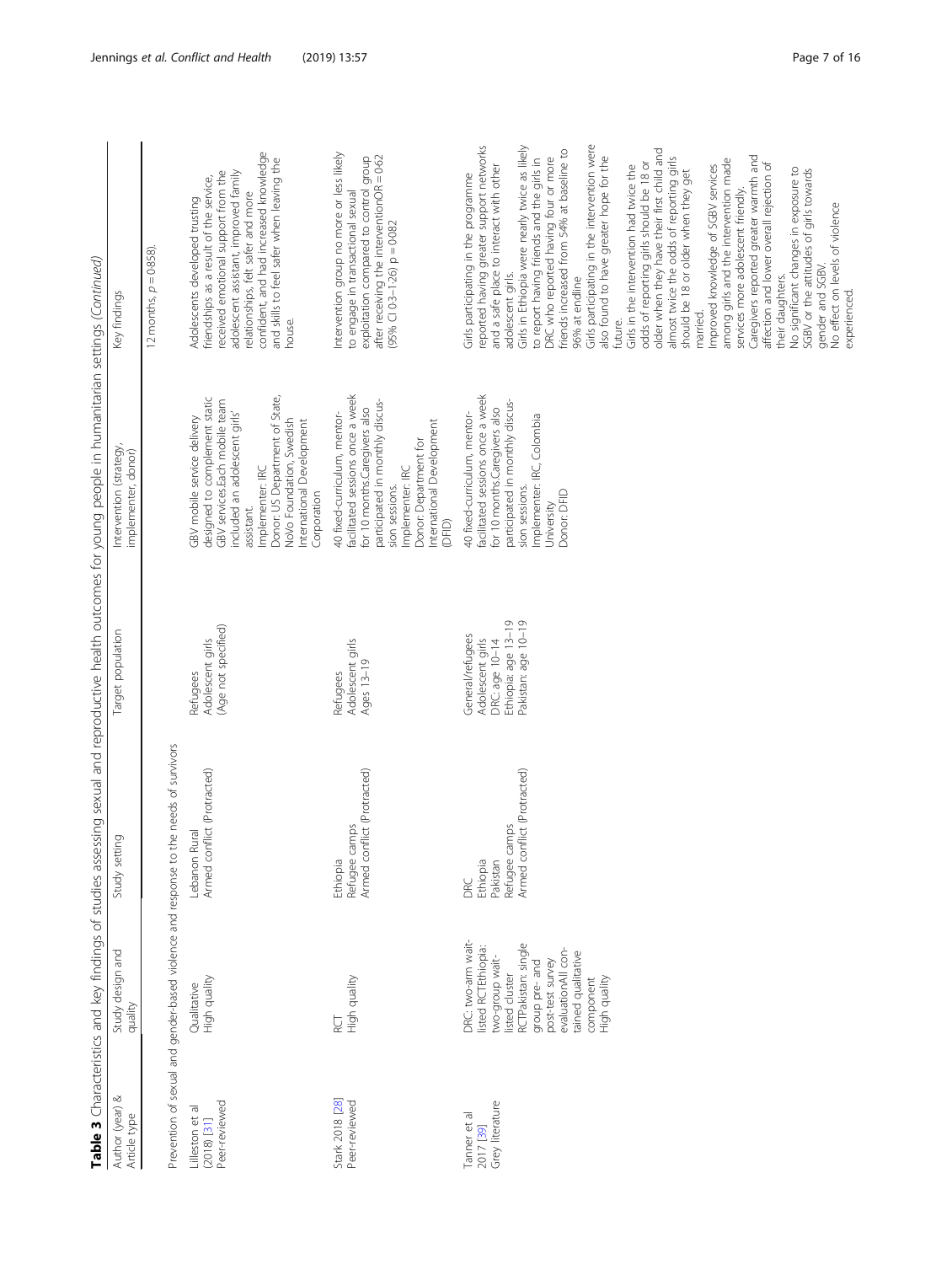|                                                 |                                                                                             |                                                                                                   |                                                  | Table 3 Characteristics and key findings of studies assessing sexual and reproductive health outcomes for young people in humanitarian settings (Continued)   |                                                                                                                                                                                                        |
|-------------------------------------------------|---------------------------------------------------------------------------------------------|---------------------------------------------------------------------------------------------------|--------------------------------------------------|---------------------------------------------------------------------------------------------------------------------------------------------------------------|--------------------------------------------------------------------------------------------------------------------------------------------------------------------------------------------------------|
| ∞<br>Author (year)<br>Article type              | Study design and<br>quality                                                                 | Study setting                                                                                     | Target population                                | Intervention (strategy,<br>implementer, donor)                                                                                                                | Key findings                                                                                                                                                                                           |
|                                                 |                                                                                             |                                                                                                   |                                                  |                                                                                                                                                               | The intervention was found to be feasible<br>and acceptable                                                                                                                                            |
| Barnett et al (2018)<br>Peer-reviewed<br>[34]   | Intervention targeting outcomes across multiple SRH domains<br>Medium quality<br>Case Study | Disease outbreak (Acute and<br>Sierra Leone<br>stabilised)<br>Rural                               | Ages 12-18<br>General                            | Radio educational programmes<br>aimed at increasing awareness<br>violence, HIV and hygiene<br>of teen pregnancy, sexual<br>practices.                         | messages such as how to prevent teenage<br>Reached an audience of 136,678 listeners.<br>Children talked to their peers about what<br>Children showed good recall of key<br>pregnancy.                  |
|                                                 |                                                                                             |                                                                                                   |                                                  | Implementer: Child-to-Child,<br>Donor: The Circle<br>Pikin-to-Pikin                                                                                           | Teachers had increased knowledge about<br>pregnancy and confidently talked to<br>they had learnt, thus spreading the<br>sensitive topics such as teenage<br>children about these.<br>message.          |
| Peer-reviewed<br>Bosmans et al<br>2012 [29]     | Low quality<br>Qualitative                                                                  | displaced persons'<br>Armed conflict (Protracted)<br>(IDPs) settlements<br>Colombia<br>Internally | (Age not specified)<br>Adolescent IDPs           | approach topics such as disease,<br>interactive theatre and arts in<br>workshops to address taboos<br>surrounding SRH issues and<br>Use of different forms of | participant noted that the use of theatre<br>and dance "created trust and opened a<br>space in which these matters could be<br>increased awareness of rights. One<br>Intervention restored dignity and |
|                                                 |                                                                                             |                                                                                                   |                                                  | unwanted pregnancy, friendship,<br>domestic violence, sexual abuse,<br>and procure SRH information at<br>joy and love.Used to transmit                        | Improved awareness of and attitudes to<br>SRH among adolescents, caregivers and<br>health workers.<br>discussed" [29].                                                                                 |
|                                                 |                                                                                             |                                                                                                   |                                                  | health staff in medical aspects of<br>adolescents. Training for public<br>schools attended by IDP<br>adolescent sexual and                                    | Availability of and access to services<br>remained a problem.                                                                                                                                          |
|                                                 |                                                                                             |                                                                                                   |                                                  | reproductive health (ASRH) and<br>authorities, United Nations (UN)<br>adolescent-friendly services.<br>Implementer: Colombian<br>agencies, various Non-       |                                                                                                                                                                                                        |
|                                                 |                                                                                             |                                                                                                   |                                                  | (NGOs) (not specified) and local<br>governmental organisation<br>Donor: United Nations<br>universities                                                        |                                                                                                                                                                                                        |
|                                                 |                                                                                             |                                                                                                   |                                                  | Population Fund (UNFPA) and<br>Government of Belgium                                                                                                          |                                                                                                                                                                                                        |
| Peer-reviewed [35]<br>Chaudhary et al<br>(2017) | High quality<br>Case study                                                                  | Natural disaster (Acute)<br>Nepal<br>Rural                                                        | Adolescent girls and boys<br>(Age not specified) | corners set up in reproductive<br>health camps, run by trained<br>Adolescent-friendly service<br>Establishment of an ASRH<br>working group.                   | adolescents received ASRH services overall.<br>Adolescent-friendly corners served over<br>4231 young people. More than 14,666                                                                          |
|                                                 |                                                                                             |                                                                                                   |                                                  | adolescent facilitators and<br>volunteers.                                                                                                                    |                                                                                                                                                                                                        |
|                                                 |                                                                                             |                                                                                                   |                                                  | between adolescent-friendly cor-<br>ners and adolescent-friendly ser-<br>Establishment of linkages<br>vices in health facilities.                             |                                                                                                                                                                                                        |
|                                                 |                                                                                             |                                                                                                   |                                                  | Implementer: Nepal Ministry of                                                                                                                                |                                                                                                                                                                                                        |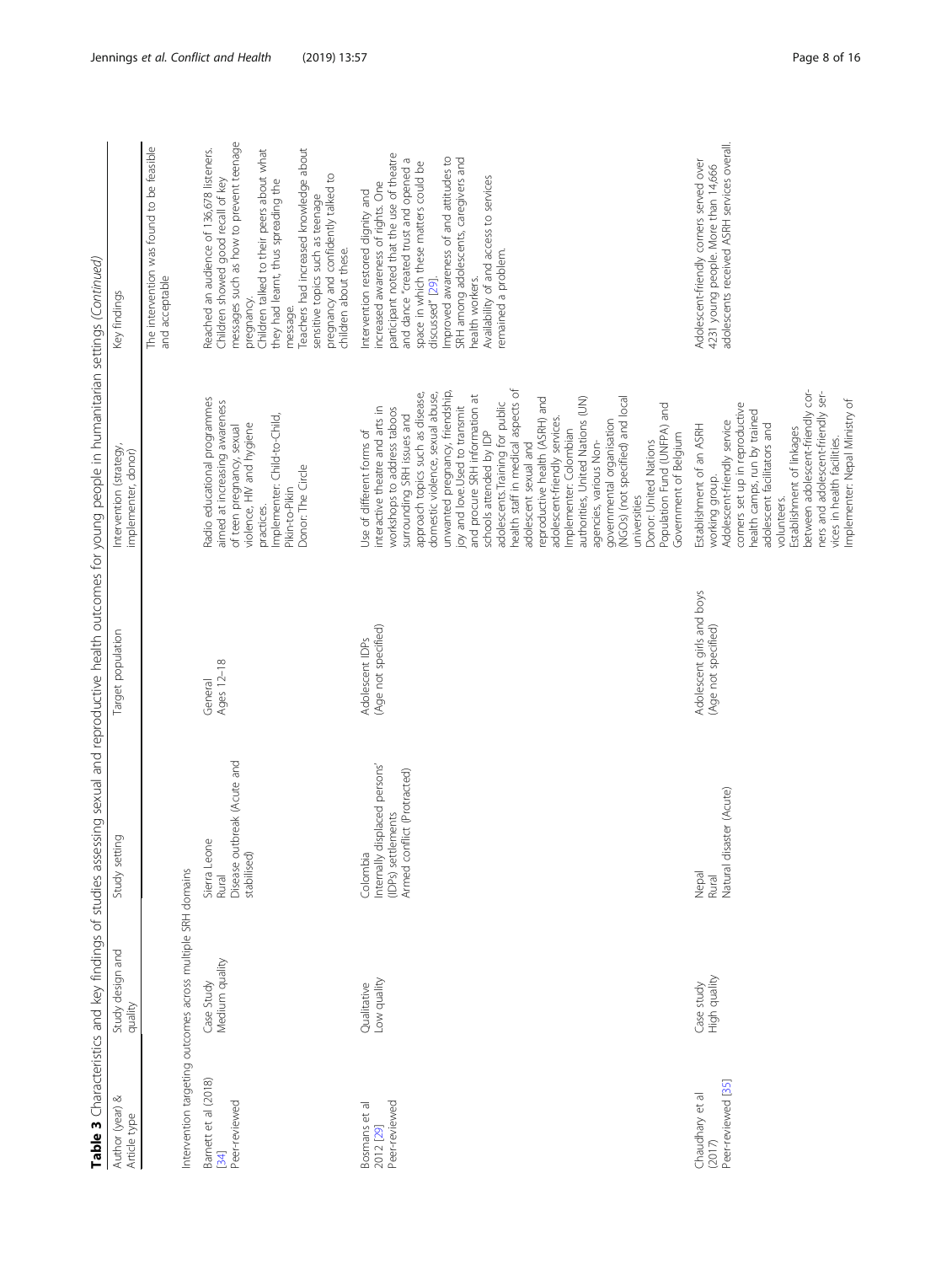| Author (year) &                              | Study design and           | Study setting                                              | Target population                             | Table 3 Characteristics and key findings of studies assessing sexual and reproductive health outcomes for young people in humanitarian settings (Continued)<br>Intervention (strategy                                                                                                                                                                        | Key findings                                                                                                                                                                                                                                                                                                                                                                                                                                                                                        |
|----------------------------------------------|----------------------------|------------------------------------------------------------|-----------------------------------------------|--------------------------------------------------------------------------------------------------------------------------------------------------------------------------------------------------------------------------------------------------------------------------------------------------------------------------------------------------------------|-----------------------------------------------------------------------------------------------------------------------------------------------------------------------------------------------------------------------------------------------------------------------------------------------------------------------------------------------------------------------------------------------------------------------------------------------------------------------------------------------------|
| Article type                                 | quality                    |                                                            |                                               | implementer, donor)                                                                                                                                                                                                                                                                                                                                          |                                                                                                                                                                                                                                                                                                                                                                                                                                                                                                     |
|                                              |                            |                                                            |                                               | Health, UNFPA, World Health<br>Donor: Not specified<br>Organization (WHO)                                                                                                                                                                                                                                                                                    |                                                                                                                                                                                                                                                                                                                                                                                                                                                                                                     |
| Grey literature<br>Tanabe et al<br>2012 [38] | High quality<br>Case study | Armed conflict (Protracted)<br>Peri-urbar<br>Thailand      | Migrant adolescents<br>Ages 15-24             | gender, HIV/STI transmission and<br>physical and emotional changes<br>covering: reproductive anatomy,<br>during adolescence, FP, sex and<br>Youth centre-based workshops<br>Reproductive Health Network<br>prevention, consequences of<br>Implementer: Adolescent<br>Donor: Not specified<br>unsafe abortion.                                                | contraceptive uptake since initiation of the<br>been operational since 2008, it is not clear<br>whether these data are representative of<br>decreased form May-June 2011 to May-<br>Numbers of new and repeat FP clients<br>June 2012. NB as the intervention was<br>intervention.                                                                                                                                                                                                                  |
|                                              |                            | Armed conflict (Protracted)<br>Colombia<br>Semi-rura       | Ages 10-24<br>ěQ                              | Clinics, mobile health brigades<br>and community education on<br>Implementer: Profamilia, The<br>SRH (content not specified).<br>Adolescent participation in<br>development of training<br>Regional Human Rights<br>Training of youth peer<br>Donor: Not specified<br>Commission (RHRC)<br>educators.<br>materials.                                          | ages 20-24. No implant uptake in younger<br>relationship using a modern contraceptive<br>relationship using a method increased for<br>injection and IUD (except for IUD in ages<br>(ages 15-19) and 61-7 to 71-7% (ages 20-<br>20-24). Large increase in implant use for<br>method increased from 47.0% to 54.8%<br>Percentage of young women not in a<br>Percentage of young women in a<br>24) from 2008 to 2010.<br>age groups.                                                                   |
|                                              |                            | Armed conflict (Stabilised)<br>Peri-urban<br>Uganda        | Previous IDPs, now<br>Ages 10-24<br>returnees | and treatment, HIV counselling<br>Services include: STI diagnosis<br>Consultations at youth centre,<br>community outreach, school<br>circumcision, post-rape care.<br>groups, clubs, edutainment,<br>Implementer: Straight Talk<br>visits, home visits, support<br>radio and newspaper.<br>and testing, FP, male<br>Donor: Not specified<br>Foundation       | and condoms but all returned to baseline<br>number of clients accepting pill, injection<br>Initial increase in total FP clients and total<br>From 2007 to 2012: Initial increase in<br>clients accepting a method but also<br>returned to baseline<br>by 2010.                                                                                                                                                                                                                                      |
| Grey literature<br>Tanabe et al<br>2013 [37] | High quality<br>Case study | Armed conflict (Protracted)<br>Setting not specified<br>BE | Adolescents<br>Age 10-19                      | Implementer: Save the Children,<br>(V/RC), The UN Refugee Agency<br>in-school adolescents including<br>prevention, and gender norms.<br>Women's Refugee Commission<br>Peer-educator led activities for<br>HIV/STI prevention, pregnancy<br>Support groups for pregnant<br>Training of medical staff on<br>ASRH toolkit.<br>adolescents.<br>(UNHCR)<br>Donor: | Increased use of SRH services (mainly ages<br>A four-fold increase in the number of ado-<br>adolescent counselling room at the health<br>lescents aged 15-19 years attending the<br>2013 to 56 adolescents in October 2013.<br>Increased knowledge among pregnant<br>Improvements seen in attitudes of in-<br>centre from 14 adolescents in August<br>Improvement in adolescent friendly<br>school adolescents (p < 0.05).<br>adolescents (not significant).<br>services checklists.<br>$15 - 19$ . |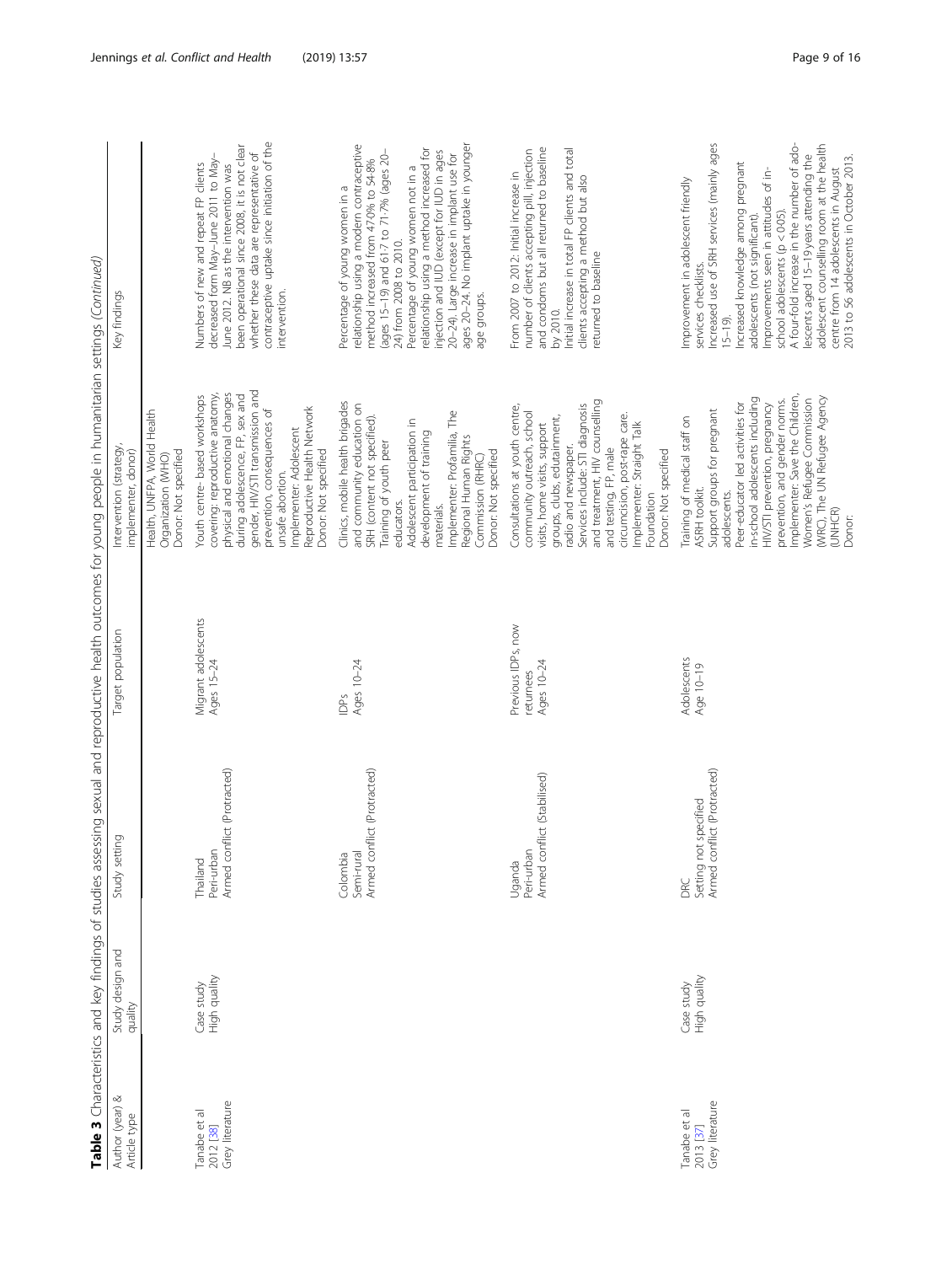| Author (year) &<br>Article type              | Study design and<br>quality  | $\overline{C}$<br>Study settin                   | Target population                              | Intervention (strategy,<br>implementer, donor)                                                                                                                                                                                                                                                                                                                                                                                                                   | Table 3 Characteristics and key findings of studies assessing sexual and reproductive health outcomes for young people in humanitarian settings (Continued)<br>Key findings                                                                                                                                                                                                                                                                              |
|----------------------------------------------|------------------------------|--------------------------------------------------|------------------------------------------------|------------------------------------------------------------------------------------------------------------------------------------------------------------------------------------------------------------------------------------------------------------------------------------------------------------------------------------------------------------------------------------------------------------------------------------------------------------------|----------------------------------------------------------------------------------------------------------------------------------------------------------------------------------------------------------------------------------------------------------------------------------------------------------------------------------------------------------------------------------------------------------------------------------------------------------|
|                                              |                              |                                                  |                                                |                                                                                                                                                                                                                                                                                                                                                                                                                                                                  | a new downward trend. Facility staff attrib-<br>final data point, it is not known if this was<br>comfortable directly accessing health ser-<br>counselling room. However, as this is the<br>There was a drop-off in November 2013<br>vices without first attending the adoles-<br>with only 22 adolescents attending the<br>uted this finding to adolescents feeling<br>cent counselling room.                                                           |
| Grey literature<br>2016 [36]<br><b>UNFPA</b> | Medium quality<br>Case study | Camps<br>Natural disaster (Acute)<br>Malawi      | (Age not specified)<br>IDP adolescents         | Implementer: UNFPA, Youth Net<br>camps providing integrated STI/<br>HIV, SGBV, and young people's<br>Centre for Victimised Women<br>Youth clubs in displacement<br>and Counseling (YONECO),<br>and Children (CAYWOC)<br>welfare within MISP<br>interventions<br>Donor:                                                                                                                                                                                           | of adolescents in the emergency response<br>as well as the buy-in from the community.<br>The adolescent involvement was reported<br>Established 32 youth clubs, reached more<br>than 2000 adolescents and young people<br>following an earthquake the involvement<br>to increase the sustainability of the clubs<br>previously difficult to reach groups of<br>allowed the interventions to impact<br>It was also reported that in Nepal<br>adolescents. |
|                                              | Medium quality<br>Case study | Natural disaster (Acute)<br>Nepal<br>Rural       | (Age not specified)<br>IDP adolescents         | included a separate tent set up<br>Community Hospital (MMMCH),<br>Young volunteers trained on a<br>including menstrual hygiene,<br>Implementation of the MISP.<br>Reproductive health camps<br>specifically for adolescents.<br>wide range of SRH issues<br>marriage and adolescent<br>STI/HIV prevention, child<br>pregnancy, delivery and<br>Pharping, ADRA Nepal<br>Manmohan Memorial<br>Implementer: UNFPA,<br>Donor: Not specified<br>childbirth, and SGBV. | health camps, reached 16,977 adolescents<br>Established 132 mobile reproductive                                                                                                                                                                                                                                                                                                                                                                          |
|                                              | Medium quality<br>Case study | Natural disaster (Acute)<br>Philippines<br>Camps | General/IDP adolescents<br>(Age not specified) | Philippines (FPOP), Y-PEER, Pilipi-<br>safe motherhood, FP, STIs, and<br>volunteers and active partners.<br>Volunteers trained to conduct<br>awareness-raising sessions on<br>SGBV. Implementation of the<br>Planning Organisation of the<br>Implementer: UNFPA, Family<br>Young people recruited as<br>nas, Department of Health<br>Donor: Not specified<br>MISP.                                                                                               | Trained 30 youth volunteers. Distributed<br>hygiene kits and provided services for<br>3967 young people                                                                                                                                                                                                                                                                                                                                                  |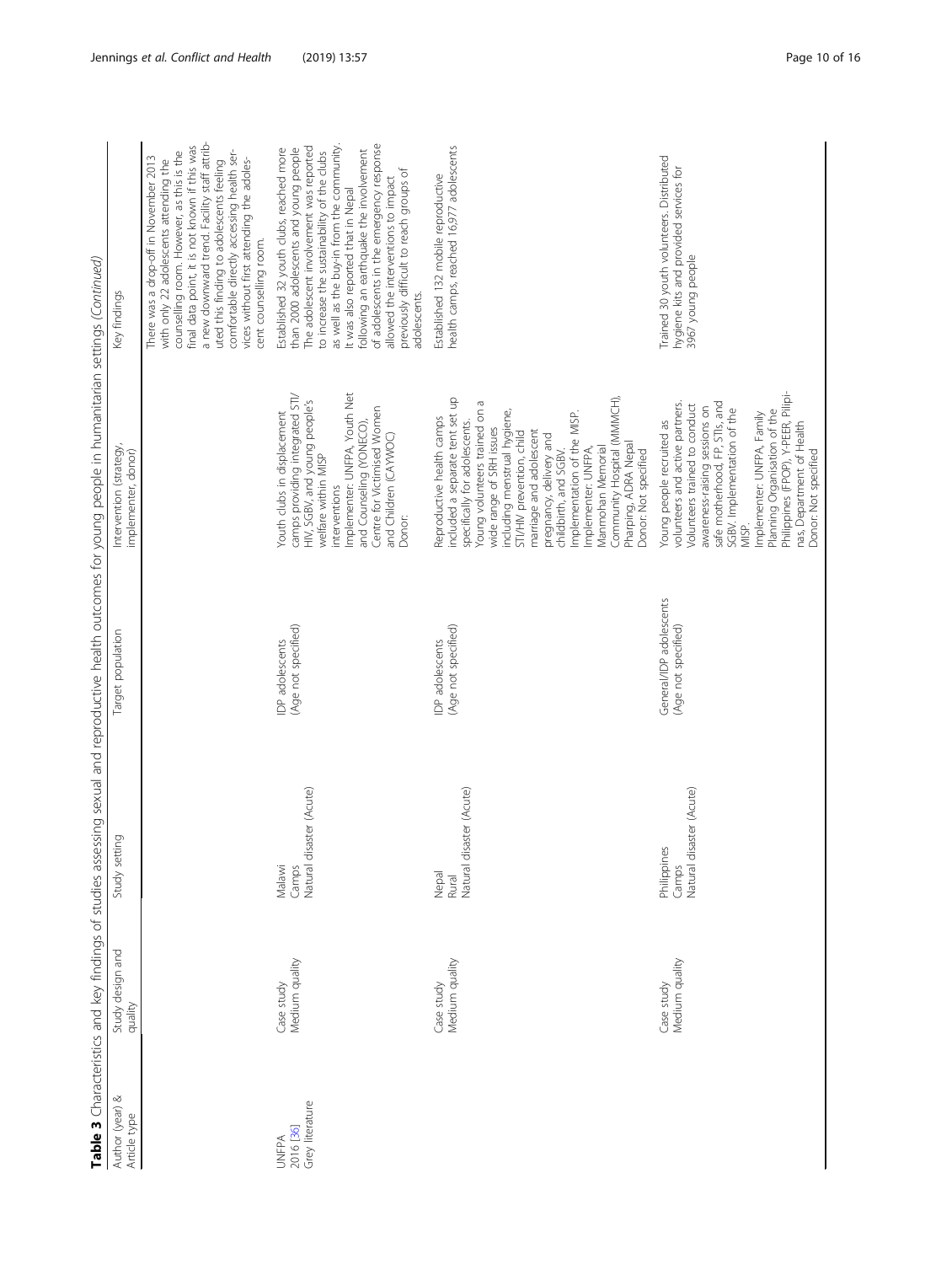<span id="page-10-0"></span>Table 4 Adapted Version of the Inter-Agency Field Manual Checklist for Adolescent Friendly Services [[37](#page-14-0), [38](#page-14-0)]

| Adolescent-Friendly Checklist |                                                                                                                                                                                                                                                                                      |
|-------------------------------|--------------------------------------------------------------------------------------------------------------------------------------------------------------------------------------------------------------------------------------------------------------------------------------|
| Health Facility               | • Convenient hours<br>• Convenient location<br>• Adequate space and sufficient privacy<br>• Comfortable surroundings                                                                                                                                                                 |
| Provider                      | • Respect for adolescents<br>• Non-judgmental attitude<br>• Privacy and confidentiality honoured<br>· Peer counselling available<br>· Same-sex providers when possible<br>· Strict confidentiality maintained<br>· Staff trained in youth-friendly health service<br>characteristics |
|                               | Administrative • Adolescent involvement<br>• Boys and young men welcome<br>• Necessary referrals available<br>• Affordable fees<br>• Drop-in clients welcome<br>• Publicity and recruitment that informs and reassures<br>adolescents                                                |
|                               |                                                                                                                                                                                                                                                                                      |

#### Peer workers

Casey et al (2006) described an intervention in a protracted armed conflict setting in Sierra Leone targeting male and female young people and provided intensive peer outreach education in order to improve condom negotiating skills, and free distribution of male condoms by peer workers [\[27](#page-14-0)].

Tanabe et al (2013) described using peer educators to conduct outreach and sensitisation to SRH issues including but not limited to prevention of unintended pregnancies, and prevention of HIV and STIS, in the community [\[38](#page-14-0)]. In Colombia, Tanabe et al (2012) used peer workers to increase community support for SRH interventions for young people and target vulnerable populations who might otherwise have difficulty accessing services [[38\]](#page-14-0). In Thailand, Tanabe et al. (2012) also used peer educators to educate migrant youth on SRH issues [\[38](#page-14-0)].

The Creating Opportunities through Mentoring, Parental Involvement and Safe Spaces (COMPASS) intervention implemented in the DRC, Ethiopia and Pakistan focused on prevention of SGBV by using older girls aged 18–30 to act as mentors and facilitate a fixed-curriculum programme targeted to adolescent girls and their parents or caregivers, with an aim of reducing SGBV in girls aged 10–19 [[28,](#page-14-0) [39\]](#page-14-0). The mentors came from a similar background to the participants and in Pakistan, they were former participants of the programme.

Using peers as part of an intervention did present some challenges. All three case studies by Tanabe et al (2012) reported that retention of peer workers is a challenge, especially as they often work as volunteers and lack incentive to continue, which can affect the sustainability of the intervention [[38\]](#page-14-0). A concern arising from the COMPASS intervention was that, as peer workers were from the same background as adolescents participating in the programme, they might reinforce harmful societal norms regarding gender roles and gender-based violence [\[39](#page-14-0)].

#### Involving adolescents

IRC piloted an intervention in the DRC designed to increase uptake of contraception among adolescent girls through a participatory approach [\[40\]](#page-14-0). Adolescent girls were included at all stages of implementing the intervention, from workshops aimed at identifying and setting priorities for adolescent SRH services, to forming coordination committees for the implementation of the decided-upon actions. They also participated in progress monitoring and supervision visits to facilities. However, they did not participate in the overall research process.

In response to floods in Malawi, adolescents were involved in planning and implementing youth clubs within displacement camps. These youth clubs aimed to provide a range of SRH services in an integrated approach to adolescent girls and boys [[36\]](#page-14-0).A youth centre in Uganda also used adolescent input in its design and employed community outreach and home visits to deliver SRH care [[38\]](#page-14-0).

#### Engaging communities

Tanabe et al (2012)'s case studies from Thailand, Uganda and Colombia reported initial resistance from adults in the community to the provision of SRH services to adolescents, mostly expressed through a fear that SRH activities might encourage young people to engage in sexual activity [[38\]](#page-14-0). The three interventions reported successfully overcoming this resistance by building trust with the community through engagement of community leaders [[38\]](#page-14-0).

#### School-based activities

The Making Proud Choices intervention in post-conflict Liberia targeted in-school 6th grade youth and provided an eight module training programme delivered in school by health educators, which aimed to prevent HIV by promoting positive attitudes towards condom use and increasing skills required to negotiate safer sex practices [[32](#page-14-0), [33](#page-14-0)].

A case study from the DRC targeted in-school adolescents aged 12–14 years [[37\]](#page-14-0). Most of the activities occurred within the schools and involved the teachers being trained to "champion" adolescent SRH [\[37](#page-14-0)]. Peer educators were selected by their classmates and trained on various SRH topics including HIV and STI prevention, menstruation, and puberty. Peer education sessions were mainly conducted outside of normal school hours, however, many in-school adolescents were unable to attend as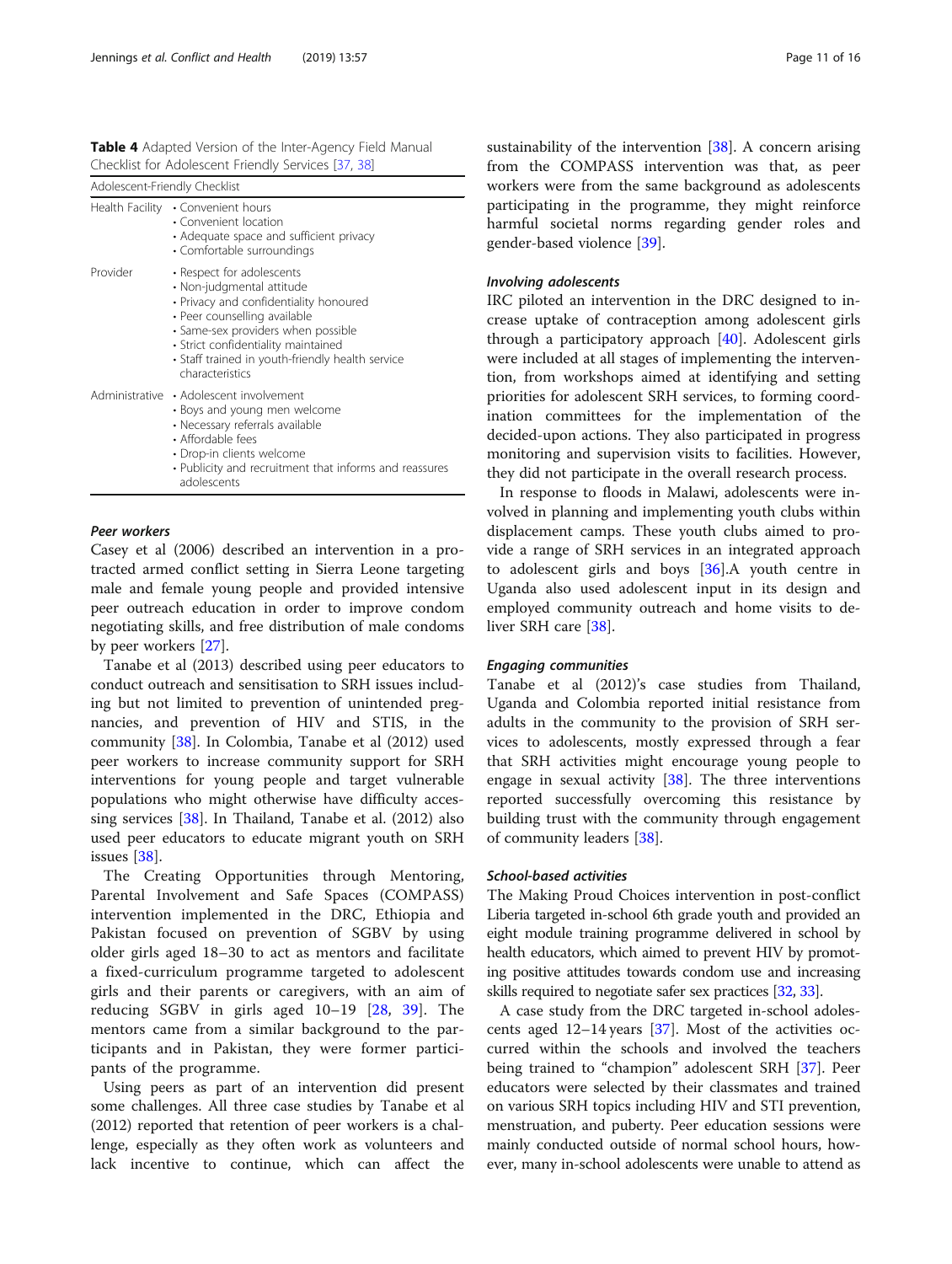they were expected to be home immediately after school, demonstrating the need for school-based activities to be conducted within regular school hours [[37](#page-14-0)].

# Mobile clinics

Lilleston et al. (2018) delivered a mobile SGBV service targeting Syrian refugee women in Lebanon [\[31](#page-14-0)]. Three mobile teams each consisted of a community mobiliser, a caseworker, and an adolescent girls' assistant. All team members were women, except for one male community mobiliser who rotated between the three teams [\[31](#page-14-0)]. Each mobile team also included an adolescent girls' assistant, whom the girls said provided them with emotional support. This service aimed to complement existing static services and provided activities that addressed psychosocial issues and risk mitigation as well as individual case management.

# Integration with non-SRH services

In Rwanda, the Uyisenga N'Manzi intervention aimed to reduce HIV risk amongst its participants by integrating HIV prevention education into an existing mental health intervention. This intervention included group discussions, lectures and presentations from staff covering sexuality, HIV and prevention strategies [[30](#page-14-0)].

#### Additional strategies to increase utilisation of SRH services

In Colombia, Bosmans et al (2012) used the arts as a form of health education [[29\]](#page-14-0). Interactive theatre, dancing, painting and singing were used to promote body awareness and address SRH issues, including taboo topics, among internally displaced youth [\[29](#page-14-0)].

In Sierra Leone, Barnett et al. (2018) adapted preexisting radio programme to continue to educate youth when schools shut down during a crisis [\[34](#page-14-0)]. This included a radio programme aimed at 12–18 year olds that aimed to increase awareness of prevention of teen pregnancy, HIV and violence [[34\]](#page-14-0).

# Implementers and donors of SRH interventions

Over half ( $n = 9$ ) of the 15 SRH interventions targeted to young people in this review were implemented by large international agencies e.g. UNFPA, IRC, WRC, ARC International, WHO and Save the Children, usually in collaboration with local authorities and organisations. Information on donors for SRH interventions in humanitarian settings was only reported for 8 of the 15 interventions, and included the David and Lucille Packard Foundation [\[27](#page-14-0), [40](#page-14-0)], the Department for International Development (DFID) [\[28](#page-14-0), [39\]](#page-14-0), the National Institute of Mental Health [[32,](#page-14-0) [33\]](#page-14-0), Gilead [\[30](#page-14-0)], and the Government of Belgium [[29](#page-14-0)]. One intervention was funded as a collaboration between the US Department of State, NoVo Foundation and the Swedish International Development Cooperation [\[31\]](#page-14-0).

#### Key findings

Key findings from each study are presented in Table [3](#page-5-0). The majority of studies measured output data (e.g. number of services provided, utilisation rates), and changes in knowledge and attitudes, whereas fewer studies measured changes in behaviour or risk. Nearly all studies  $(n = 13)$ reported some positive SRH outcomes, the majority of which were positive changes in knowledge and attitudes, half reported no effects in some SRH outcomes measured  $(n = 7)$ , and one study reported a decrease in number of new and repeat contraceptive clients.

# **Discussion**

This is the first systematic review to assess the evidence base on SRH interventions with health outcome data for young people, including adolescents, in humanitarian settings. All but one of the 14 included articles were published in the previous 7 years, showing that studies on SRH interventions for young people in humanitarian settings have only recently started to become a priority, which is consistent with global trends related to research and programming on health services for young people [[9](#page-14-0)].

The review included a range of study designs with mostly high to medium quality, which is consistent with previous reviews on SRH interventions in humanitarian settings [[3,](#page-14-0) [17\]](#page-14-0). While the quality of the articles could be assessed through the use of critical appraisal tools, we were unable to determine the quality of individual SRH interventions. This is because, while programme reporting standards exist  $[41]$  $[41]$ , these were not adhered to in the included articles.

There are known challenges to conducting research in humanitarian settings. These challenges include security risks for researchers, lack of resources to conduct research and instability and mobility of the study population [\[3](#page-14-0)]. However, a previous review of health care services in humanitarian settings found high-quality studies in the fields of mental health and communicable diseases which suggests that it is possible for good research to be done in these settings [\[19\]](#page-14-0). Another barrier to conducting research may be the special ethical considerations that need to be made when working with young people and SRH, as described by WHO [\[42](#page-14-0)]. Legal requirements may require parental consent for participation in research, especially for younger adolescents, which may be a challenge for recruitment in humanitarian settings, where young people are often separated from their parents.

This systematic review found few studies of SRH interventions for young people in humanitarian settings, similar to that found in previous reviews of SRH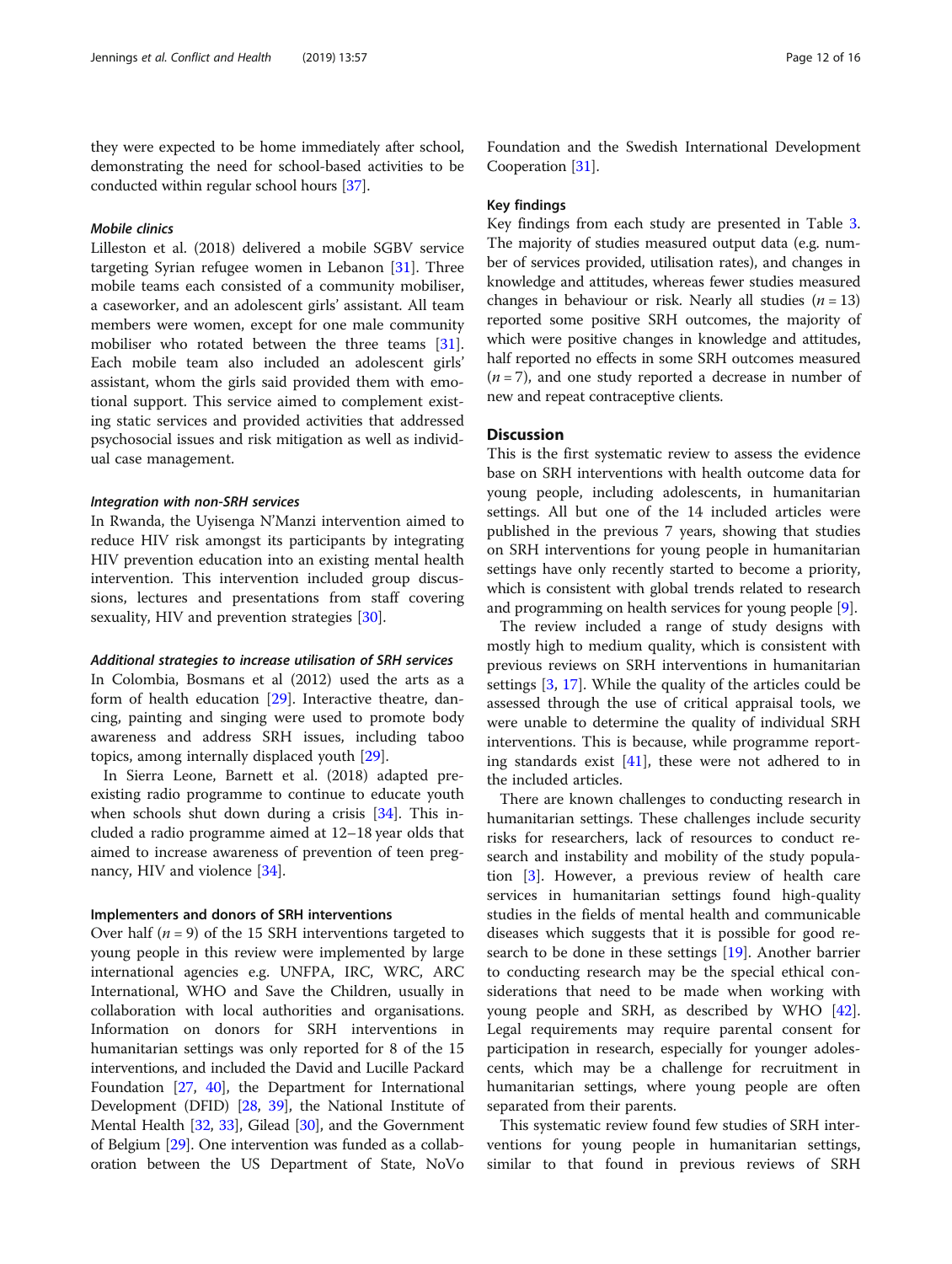interventions in humanitarian settings [\[3](#page-14-0), [17\]](#page-14-0). Our findings show that while there has been an increase in conducting research and documenting programming in this field in recent years, we need better quantity and quality of data using rigorous evaluation methods on SRH interventions for young people and adolescents. These data should be collected and analysed via standardised monitoring systems, with integration between humanitarian and local health information systems where possible and appropriate. It is important that when SRH data are collected, they are disaggregated by age using standard age groups in order to understand gaps in SRH service provision for this population in humanitarian settings and to make evidence-based decisions when allocating financial resources.

Over half  $(n = 9)$  of the interventions included in this review were described in the grey literature and all of these were from reports produced by large international non-governmental organisations (NGOs). The interventions included may therefore not be a good representation of all SRH interventions for young people in humanitarian settings but rather reflect the main funders and donors active in this field. It may be the case that those interventions implemented by local governments and smaller organisations are less likely to be documented, evaluated and published due to capacity and resource constraints. NGOs may not always prioritise the publication of programme results, especially in peerreviewed literature. The lack of studies in this field could therefore be due to challenges related to the setting and population, which have resulted in rigorous programme evaluation not being the norm in these settings, or due to a lack of funding for this type of research.

The interventions included in our review were implemented in acute disease outbreak ( $n = 1$ ), natural disaster  $(n = 3)$ , protracted armed conflict  $(n = 8)$  and postconflict  $(n = 3)$  and settings in LMIC. Interventions focused on prevention of unintended pregnancies, HIV and STIs, maternal and newborn health, and prevention of SGBV, with an emphasis on reproductive 'problems' i.e. pregnancy and HIV, and little focus on sexual health including comprehensive sexuality education. We found no studies focusing on PMTCT, urogenital fistulae or FGM. Consistent with previous reviews assessing SRH in humanitarian settings, we found no studies documenting the provision of safe abortion services and few studies documenting post-abortion care services being delivered [[3,](#page-14-0) [17](#page-14-0)]. None of the studies reported inclusion of young people from sexual minorities or those with disabilities. Strategies to increase utilisation of SRH interventions by young people include adolescent-friendly spaces, peer workers, school-based activities, and involving young people in the development, implementation and evaluation of interventions. Most of the positive SRH outcomes reported in the review showed an improvement in knowledge and attitudes, although these effects did not seem to always translate to changes in behaviour or risk status. This may be due to the short duration of implementation of the interventions, in most cases less than 12 months, which is likely insufficient to observe significant behavioural change. We found no data on economic evaluation of SRH interventions for young people in humanitarian crises settings.

The MISP is only intended to be implemented at the onset of an acute crises, and is meant to set the stage for a transition to comprehensive SRH services as the crisis stabilises [\[43](#page-14-0)]. These findings show that the limited spectrum of SRH services delivered in humanitarian settings has not changed since previous evaluations [[16,](#page-14-0) [17](#page-14-0)]. Even though the MISP has been criticised by some actors as being too comprehensive to deliver at the start of a crisis  $[44]$  $[44]$ , we would argue that the interventions described in this package should at the very least be provided to populations including young people in stabilised post-conflict settings.

None of the included interventions targeted boys only and, of the interventions aimed at reducing SGBV, all targeted only girls. However, research has shown that interventions that attempt to have a more gender transformative approach including targeting both men and women are more effective, especially when it comes to influencing long-term changes in societal norms and changing gender power relations [[45](#page-14-0)]. In addition, very few interventions were explicitly inclusive of very young adolescents, indicating that this group, whose needs vary from older adolescents, are not being prioritised.

Of the interventions aiming to decrease the risk of SGBV, only the COMPASS intervention provided any outcome data, which showed no change in exposure to SGBV. This may be because end line data was collected directly following the 10-month intervention which may not have been a long enough time period to see real societal change resulting in decreased SGBV. Therefore, consideration needs to be given on how to assess the effectiveness of interventions like these targeting community-level change in an unstable and rapidly changing population.

Several interventions reported initial community resistance to the provision of SRH services to young people. Adults have been shown to influence the healthseeking behaviour of young people and, as such, it is essential that any new interventions have the support of the adult community and are seen as beneficial to this population  $[46]$  $[46]$ . It is also encouraging that many of interventions in this review reported involvement of young people at some point in the intervention cycle. Evidence has shown that meaningful engagement with and participation from young people increases positive outcomes of this population using health services [[47\]](#page-15-0).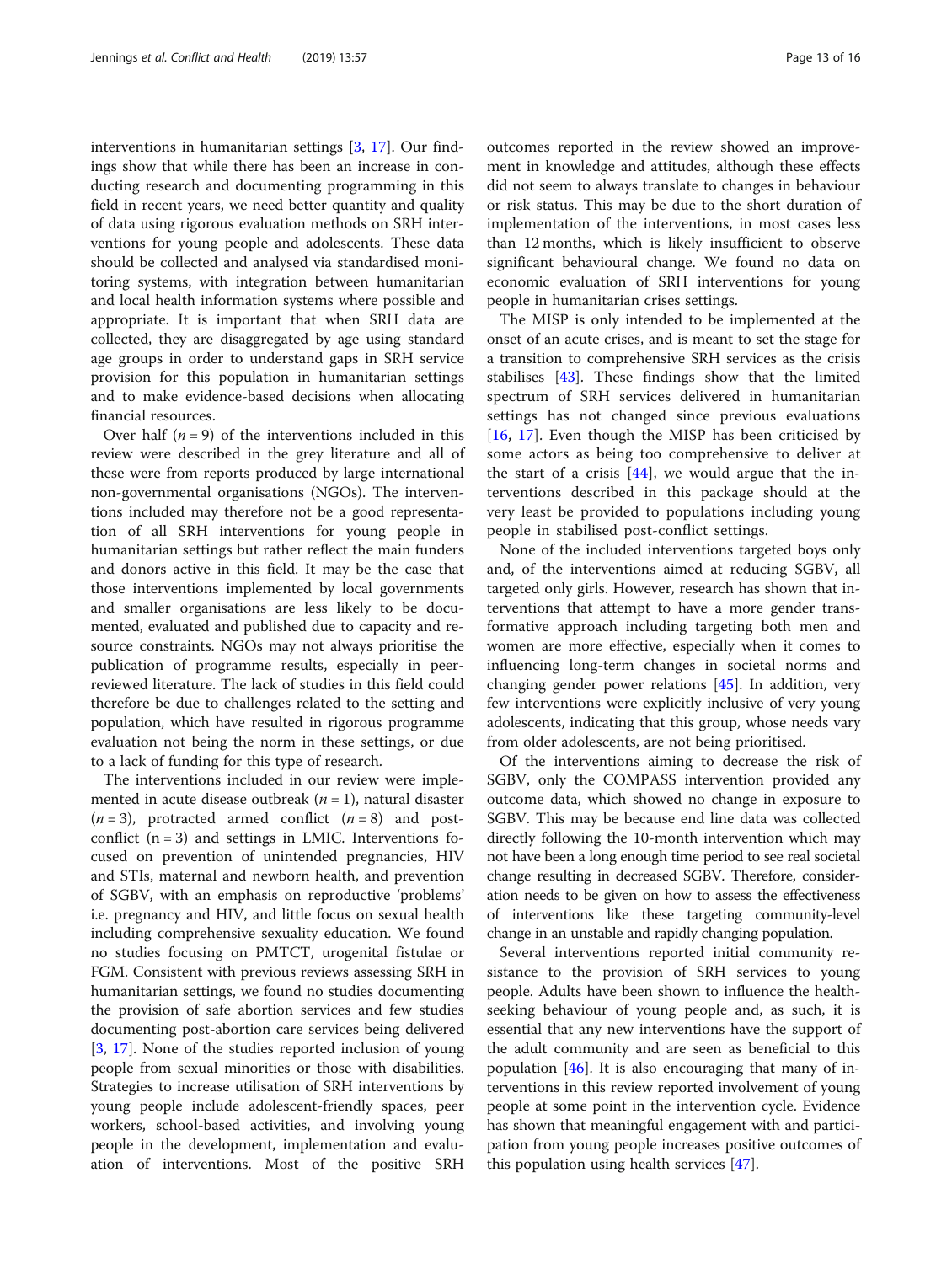<span id="page-13-0"></span>There are a number of limitations to this systematic review. Firstly, due to the lack of published information on this topic, it is difficult to draw definitive conclusions. While the inclusion of grey literature expanded the evidence available for the review, it may have biased the types of interventions included as larger humanitarian organisations are more likely have the resources to write and publish reports. Therefore, it is important to note that what has been published may not represent which SRH interventions are actually being implemented for young people in humanitarian settings. Additionally, some implementing agencies prioritise research and publications more than others, and seek funding and partnerships specifically for research, e.g. this review includes four peer-reviewed articles (describing three interventions) with collaborators from academic institutions.

While we were able to assess the spectrum of SRH interventions delivered to young people, as well as their effectiveness, utilisation, and implementation modalities to a certain extent, limited data in the included studies did not allow us to assess distal determinants including relevant national, institutional, political, legal, and cultural factors which likely influenced the uptake and impact of these SRH interventions.

Additionally, we may have excluded relevant studies due to only including English and French language articles based on the study team's capacity. We also excluded a number of articles, particularly in the grey literature, due to inadequate intervention descriptions and a lack of data on utilisation rate or health outcomes [\[38](#page-14-0), [48](#page-15-0), [49](#page-15-0)].

# Conclusions

This review highlights the need for a higher quantity and quality of studies documenting interventions addressing the comprehensive sexual and reproductive health needs of young people in their diversity in a range of humanitarian settings, including in acute and protracted conflict and natural disaster areas. While there is evidence that some SRH interventions for young people are being implemented, there are insufficient details of specific intervention components and outcome measurements to be able to adequately describe and assess these interventions. Implementers are using a number of different strategies including peer workers, adolescent-friendly settings and participatory approaches to increase utilisation of services by young people in humanitarian settings. However, there is a lack of research evaluating these interventions, which has implications for scale-up and sustainability. Interventions implemented in humanitarian settings in the future must invest in better documentation and evaluation.

### Supplementary information

Supplementary information accompanies this paper at [https://doi.org/10.](https://doi.org/10.1186/s13031-019-0240-y) [1186/s13031-019-0240-y](https://doi.org/10.1186/s13031-019-0240-y).

Additional file 1. Search terms for systematic review of sexual and reproductive health interventions for young people including adolescents in humanitarian settings.

#### Abbreviations

ASRH: Adolescent sexual and reproductive health; FGM: Female genital mutilation; IAFM: Inter-Agency Field Manual; IAWG: Inter-Agency Working Group; ICPD: International Conference on Population and Development; IRC: International Rescue Committee; LMIC: Low- and middle-income countries; MISP: Minimum Initial Services Package; PMTCT: Prevention of motherto-child transmission; PRISMA: Preferred Reporting Items for Systematic Reviews and Meta-Analyses; RCT: Randomised controlled trial; SGBV: Sexual and gender-based violence; SRH: Sexual and reproductive health; STI: Sexually transmitted infection; UNFPA: United Nations Population Fund; UNHCR: United Nations High Commissioner for Refugees; WHO: World Health Organization; WRC: Women's Refugee Commission

#### Acknowledgments

We would like to thank the IAWG adolescent SRH sub-working group for helping to identify relevant websites and resources to search for this review.

#### Authors' contributions

NSS and LJ conceived the analysis and all authors contributed to the final structure and content of the paper. LJ and NSS led the overall data analysis, and ASG, TJ and KB contributed to specific sections. LJ wrote the first draft of the paper with inputs from NSS, and all authors contributed to critical interpretation of the results and development of the paper. All authors saw and approved the final version.

#### Funding

We received funding from Countdown 2030 supported by the Bill and Melinda Gates Foundation (award number OPP1148933). Salary support for NSS is also provided under the RECAP project by the United Kingdom Research and Innovation as part of the Global Challenges Research Fund, grant number ES/P010873/1. LJ was supported by a UK Chevening Scholarship. ASG is supported by the South African Research Chair's Initiative of the Department of Science and Technology and National Research Foundation of South Africa (Grant No 82769) and the South African Medical Research Council. None of the funders had any role in study design, data collection, data analysis, data interpretation, or writing of the manuscript.

#### Availability of data and materials

All data generated or analysed during this study are included in this published article.

#### Ethics approval and consent to participate

The Research Governance and Integrity Office of the London School of Hygiene and Tropical Medicine assessed the study protocol and determined that an ethics approval was not required for a systematic review.

#### Consent for publication

Not applicable.

#### Competing interests

The authors declare that they have no competing interests.

#### Author details

<sup>1</sup> Health in Humanitarian Crises Centre, London School of Hygiene and Tropical Medicine, 15-17 Tavistock Place, London WC1H 9SH, UK. <sup>2</sup>School of Public Health, University of the Western Cape, Cape Town, South Africa.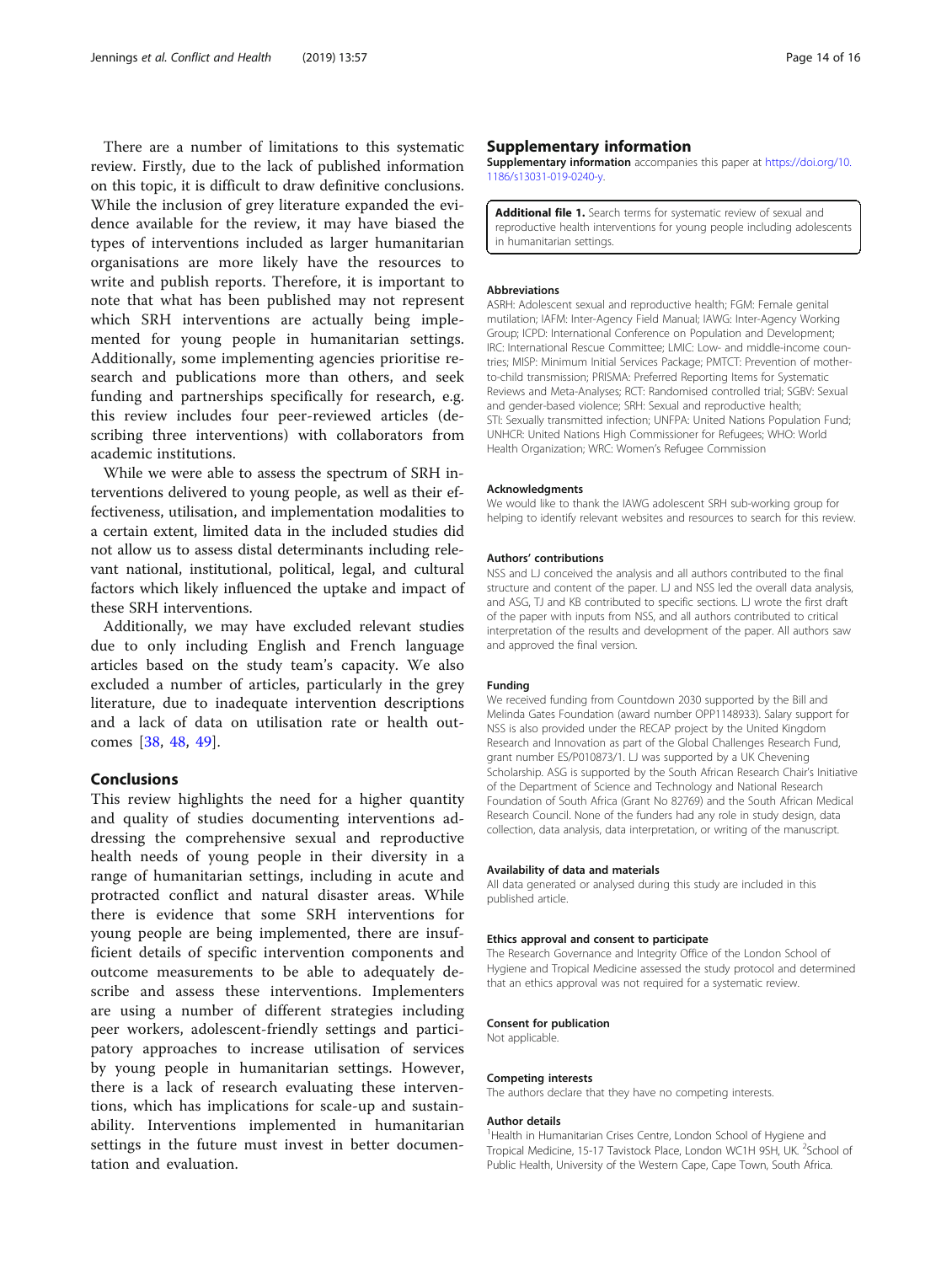#### <span id="page-14-0"></span>Received: 18 July 2019 Accepted: 13 November 2019 Published online: 27 November 2019

#### References

- 1. United Nations Office for the Coordination of Humanitarian Affairs (OCHA). Global Humanitarian Overview 2018. 2018.
- 2. UNHCR. Global trends: forced displacement in 2018: UNHCR: Statistics On Refugees; 2018. Available from: [https://www.unhcr.org/globaltrends2018/.](https://www.unhcr.org/globaltrends2018/)
- 3. Warren E, Post N, Hossain M, Blanchet K, Roberts B. Systematic review of the evidence on the effectiveness of sexual and reproductive health interventions in humanitarian crises. BMJ Open. 2015;5(12):1–9.
- 4. Kerner B, Manohar S, Mazzacurati C, Tanabe M. Adolescent sexual and reproductive health in humanitarian settings. Forced Migr Rev. 2012; 40(August):21–2.
- 5. UNFPA. Adolescent Sexual and Reproductive Health Toolkit for Humanitarian Settings. 2009.
- 6. Dick B, Ferguson BJ. Health for the world's adolescents: a second chance in the second decade. J Adolesc Health. 2015;56:3-6.
- 7. Bearinger LH, Sieving RE, Ferguson J, Sharma V. Global perspectives on the sexual and reproductive health of adolescents: patterns, prevention, and potential. Lancet. 2007;369:1220–31.
- 8. Viner RM, Ozer EM, Denny S, Marmot M, Resnick M, Fatusi A, et al. Adolescence and the social determinants of health. Lancet. 2012;379:1641–52.
- 9. Patton GC, Sawyer SM, Santelli JS, Ross DA, Afifi R, Allen NB, et al. Our future: a Lancet commission on adolescent health and wellbeing. Lancet. 2016;387:2423–78.
- 10. Schlecht J, Lee C, Kerner B, Greeley M, Robinson C. Prioritizing programming to address the needs and risks of very young adolescents: a summary of findings across three humanitarian settings. Confl Health. 2017;11(Suppl. 1):31.
- 11. Casey SE, Chynoweth SK, Cornier N, Gallagher MC, Wheeler EE. Progress and gaps in reproductive health services in three humanitarian settings: mixedmethods case studies. Confl Health. 2015;9(Suppl 1):S3.
- 12. United Nations. International Conference on Population and Development: Programme of Action. 2014 [cited 2018 Aug 22]. Available from: [https://www.unfpa.org/publications/international-conference](https://www.unfpa.org/publications/international-conference-population-and-development-programme-action)[population-and-development-programme-action](https://www.unfpa.org/publications/international-conference-population-and-development-programme-action)
- 13. Inter-Agency Working Group on Reproductive Health in Crises (IAWG). Inter-Agency FIeld Manual on Reproductive Health In Humanitarian Settings. 2018.
- 14. Foster AM, Evans DP, Garcia M, Knaster S, Krause S, McGinn T, et al. The 2018 inter-agency field manual on reproductive health in humanitarian settings: revising the global standards. Reprod Health Matters. 2017;25(51): 18–24.
- 15. Inter-Agency Working Group on Reproductive Health in Crises. Interagency Field Manual on Reproductive Health in Humanitarian Settings. 2010.
- 16. Casey SE. Evaluations of reproductive health programs in humanitarian settings: a systematic review. Confl Health. 2015;9(1):S1.
- 17. Singh NS, Aryasinghe S, Smith J, Khosla R, Say L, Blanchet K, et al. A long way to go : a systematic review to assess the utilisation of sexual and reproductive health services during humanitarian crises; 2018. p. 1–12.
- 18. Moher D, Liberati A, Tetzlaff J, Altman D. Preferred reporting items for systematic reviews and meta-analyses: the PRISMA statement. Ann Intern Med. 2009;151(4):264–9.
- 19. Blanchet K, Ramesh A, Frison S, Warren E, Hossain M, Smith J, et al. Evidence on public health interventions in humanitarian crises. Lancet. 2017;390: 2287–96.
- 20. Petticrew M, Rehfuess E, Noyes J, Higgins JPT, Mayhew A, Pantoja T, et al. Synthesizing evidence on complex interventions: how meta-analytical, qualitative, and mixed-method approaches can contribute. J Clin Epidemiol. 2013;66(11):1230–43.
- 21. Schulz KF, Altman DG, Moher D. CONSORT 2010 statement: updated guidelines for reporting parallel group randomised trials. BMC medicine. 2010;8(1):18.
- 22. von Elm E, Altman DG, Egger M, Pocock SJ, Gøtzsche PC, Vandenbroucke JP. The Stengthening the reporting of observational studies in epidemiology (STROBE) statement: guidelines for reporting observational studies. J Clin Epidemiol. 2008;61(4):344–9.
- 23. Study Quality Assessment Tools | National Heart, Lung, and Blood Institute (NHLBI) [Internet]. [cited 2018 Aug 23]. Available from: [https://www.nhlbi.](https://www.nhlbi.nih.gov/health-topics/study-quality-assessment-tools) [nih.gov/health-topics/study-quality-assessment-tools](https://www.nhlbi.nih.gov/health-topics/study-quality-assessment-tools)
- 24. Critical Appraisal Skills Programme (CASP) Checklist. 2018. [https://casp-uk.](https://casp-uk.net/casp-tools-checklists/) [net/casp-tools-checklists/](https://casp-uk.net/casp-tools-checklists/).
- 25. Center for Evidence-Based Medicine. Critical Appraisal of a Case Study [Internet]. [cited 2018 Aug 23]. Available from: [https://www.cebma.org/wp](https://www.cebma.org/wp-content/uploads/Critical-Appraisal-Questions-for-a-Case-Study.pdf)[content/uploads/Critical-Appraisal-Questions-for-a-Case-Study.pdf](https://www.cebma.org/wp-content/uploads/Critical-Appraisal-Questions-for-a-Case-Study.pdf)
- 26. Tyndall J. The AACODS checklist: Flinders University; 2010.
- 27. Casey SE, Larsen MM, McGinn T, Sartie M, Dauda M, Lahai P, et al. Changes in HIV/AIDS/STI knowledge, attitudes, and behaviours among the youth in Port Loko, Sierra Leone. Glob Public Health. 2006;1(3):249–63.
- 28. Stark L, Seff I, Assezenew A, Eoomkham J, Falb K, Ssewamala FM. Effects of a social empowerment intervention on economic vulnerability for adolescent refugee girls in Ethiopia. J Adolesc Health. 2018;62:S15–20.
- 29. Bosmans M, Gonzalez F, Brems E, Temmerman M. Dignity and the right of internally displaced adolescents in Colombia to sexual and reproductive health. Disasters. 2012;36(4):617–34.
- 30. Talbot A, Uwihoreye C, Kamen C, Grant P, McGlynn L, Mugabe I, et al. Treating psychological trauma among Rwandan orphans is associated with a reduction in HIV risk-taking behaviors: a pilot study. AIDS Educ Prev. 2013;25(6):468–79.
- 31. Lilleston P, Winograd L, Ahmed S, Salame D, Al Alam D, Stoebenau K, et al. Evaluation of a mobile approach to gender-based violence service delivery among Syrian refugees in Lebanon. Health Policy Plan. 2018;33:767–76.
- 32. Atwood KA, Kennedy SB, Shamblen S, Taylor CH, Quaqua M, Bee EM, et al. Reducing sexual risk taking behaviors among adolescents who engage in transactional sex in post-conflict Liberia. Vulnerable Child Youth Stud. 2012; 7(1):55–65.
- 33. Atwood KA, Kennedy SB, Shamblen S, Tegli J, Garber S, Fahnbulleh PW, et al. Impact of school-based HIV prevention program in post-conflict Liberia. AIDS Educ Prev. 2012;24(1):68–77.
- 34. Barnett S, van Dijk J, Swaray A, Amara T, Young P. Making Multisectoral Collaboration Work: Redesigning an education project for child friendly radio: a multisectoral collaboration to promote children's health, education, and human rights after a humanitarian crisis in Sierra Leone. The BMJ. 2018; 363: k4667. <https://doi.org/10.1136/bmj.k4667>.
- 35. Chaudhary P, Vallese G, Thapa M, Alvarez V, Pradhan L, Bajracharya K, et al. Humanitarian response to reproductive and sexual health needs in a disaster: the Nepal earthquake 2015 case study. Reprod Health Matters. 2017;25(51):25–39.
- 36. UNFPA. Adolescent Girls in Disaster & Conflict: Interventions for Improving Access to Sexual and Reproductive Health Services. 2016.
- 37. Tanabe M, Modigell I, Manohar S. CASE STUDY : adolescent sexual and reproductive health programming in Goma, Democratic Republic of the Congo; 2013.
- 38. Tanabe M, Schlecht J, Manohar S. Adolescent sexual and reproductive health programs in humanitarian settings: an in-depth look at family planning services. New York; 2012. [https://www.unfpa.org/sites/default/files/](https://www.unfpa.org/sites/default/files/resource-pdf/AAASRH_good_practice_documentation_English_FINAL.pdf) [resource-pdf/AAASRH\\_good\\_practice\\_documentation\\_English\\_FINAL.pdf.](https://www.unfpa.org/sites/default/files/resource-pdf/AAASRH_good_practice_documentation_English_FINAL.pdf)
- 39. Tanner S, O'Conner M. A safe place to Shine: creating opportunities and Rasing voices of adolescent girls in humanitarian settings; 2017.
- 40. Nehme R, Spilotros N. She knows best: engaging girls in adolescent programming. New York; 2018. [https://www.rescue.org/report/she-knows](https://www.rescue.org/report/she-knows-best-engaging-girls-adolescent-programming)[best-engaging-girls-adolescent-programming](https://www.rescue.org/report/she-knows-best-engaging-girls-adolescent-programming).
- 41. Kågesten AE, Tunçalp Ö, Portela A, Ali M, Tran N, Gülmezoglu AM. Programme Reporting Standards (PRS) for improving the reporting of sexual, reproductive, maternal, newborn, child and adolescent health programmes. BMC Med Res Methodol. 2017;17(1):117.
- 42. World Health Organization. Guidance on ethical considerations in planning and reviewing research studies on sexual and reproductive health in adolescents. 2018.
- 43. Krause SK, Chynoweth SK, Tanabe M. Sea-change in reproductive health in emergencies: how systemic improvements to address the MISP were achieved. Reprod Health Matters. 2017;25(51):7–17.
- Tran NT, Schulte-Hillen C. Wishful thinking versus operational commitment: is the international guidance on priority sexual and reproductive health interventions in humanitarian settings becoming unrealistic? Confl Health. 2018;12:32.
- 45. Fulu E, Kerr-Wilson A, Lang J, Gibbs A, Jacobson J, Jewkes R, et al. What works to prevent violence against women and girls? Evidence review of interventions to prevent violence against women and girls. 2014.